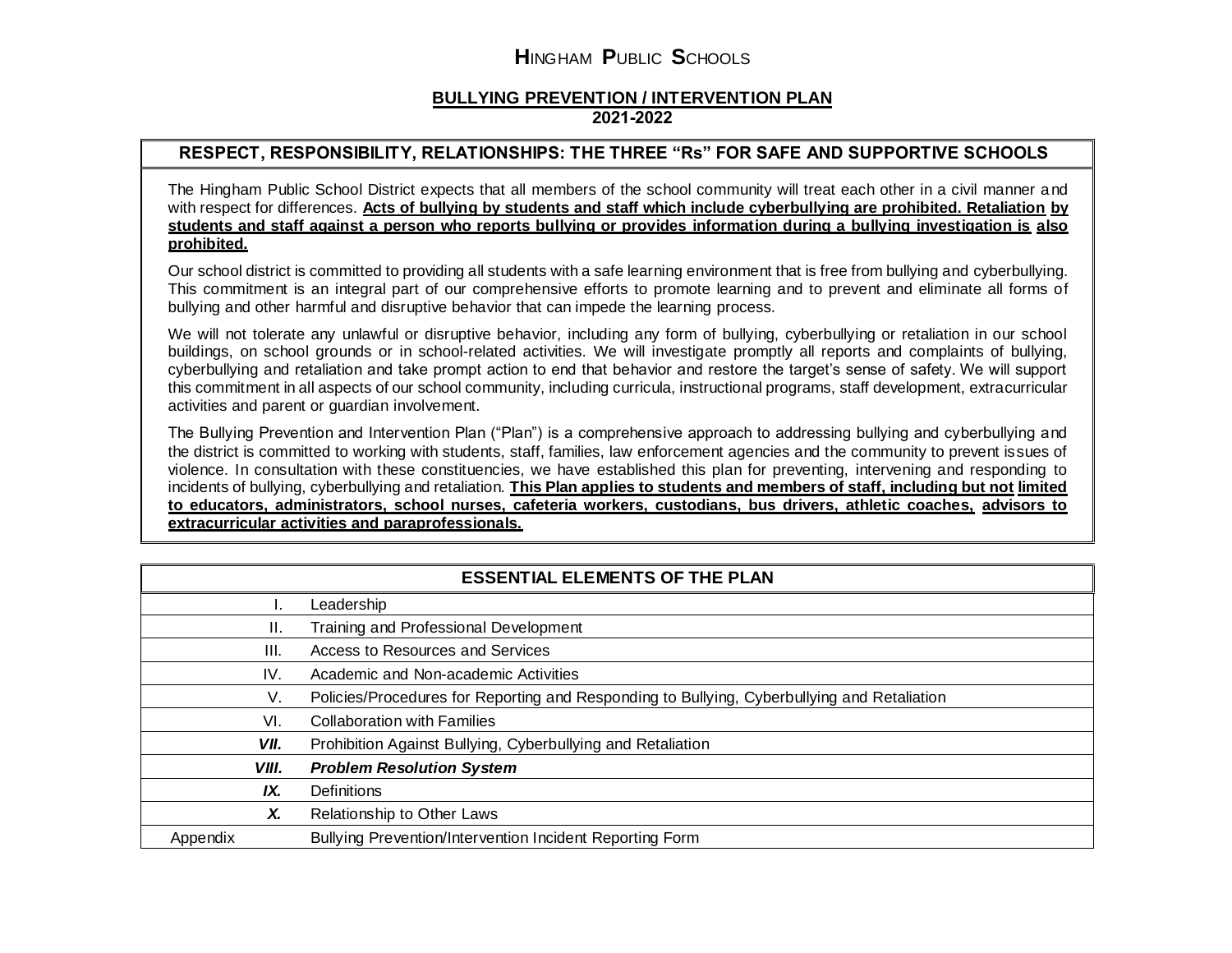## **BULLYING PREVENTION / INTERVENTION PLAN 2021-2022**

| <b>Essential Element I: Leadership</b> |                               |  |
|----------------------------------------|-------------------------------|--|
|                                        | Public Involvement in Plan    |  |
| D                                      | Needs Assessment              |  |
| U.                                     | <b>Planning and Oversight</b> |  |

D. Priority Statement

## **A. Public Involvement in Plan**

#### District:

- 1. The Hingham Public Schools District Bullying Prevention/Intervention Plan was developed in collaboration with a Bullying Prevention Planning Task Force with 29 members, representing teachers and staff, administrators, parents, law enforcement and community representatives. Two informational summer meetings for the Task Force parent volunteers were conducted on Aug. 12 and 19, 2010. The Task Force met on Sept. 20 and Nov. 5, 2010. In addition to the meetings of the district Task Force, parent representatives from the group met regularly with each of the six principals with school councils (etc.) to develop and write the school-based Bullying Prevention/Intervention Plans.
- 2. Notice and a public comment period on the Plan was scheduled from Nov. 22 to Dec. 6, 2010. The proposed district Plan was announced in the superintendent's newsletter and posted on the district website for comment. Principals at all schools included notice of the Plan and the public comment period in school newsletters and principal/parent list serves.
- 3. The Hingham School Committee approved the Plan at the Dec. 6, 2010 school committee meeting.

### **B. Needs Assessment**

#### District:

District/school leaders, with input from families and staff, assessed adequacy of current programs, reviewed current policies/ procedures, reviewed available data on bullying and assessed available resources to identify areas of need and set priorities. At a district Leadership Team meeting on Oct. 28, 2010, school-based and district administrators and department resource leaders (37) completed a comprehensive needs assessment to identify strengths, resource gaps and significant areas of need. The needs assessment summary was shared and input was collected from the parents and staff at the Nov. 5 Task Force meeting.

Based on the needs assessment findings, the following priorities were established and action steps were planned and completed:

- 1. School Committee Policy: Definitions/Prohibition of Bullying, Cyberbullying and Retaliation
- 2. School Committee Policy: Internet Safety
- 3. Administration: Procedures to Report and Respond to Bullying, Cyberbullying and Retaliation

At the school level, students, staff and parents will be surveyed utilizing the MARC surveys. Survey results and the collection of additional data will be used on an ongoing basis to inform decision-making and planning for school-based bullying prevention/ intervention initiatives.

At least once every four years beginning with the 2015-16 school year, the district will administer a DESE-developed student *survey to assess school climate and the prevalence, nature and severity of bullying in our schools. Additionally, the school or district will annually report bullying incident data to the Department.*

*Similar tools to the student survey can be used with faculty, staff and parents/guardians to assist in determining school climate needs.*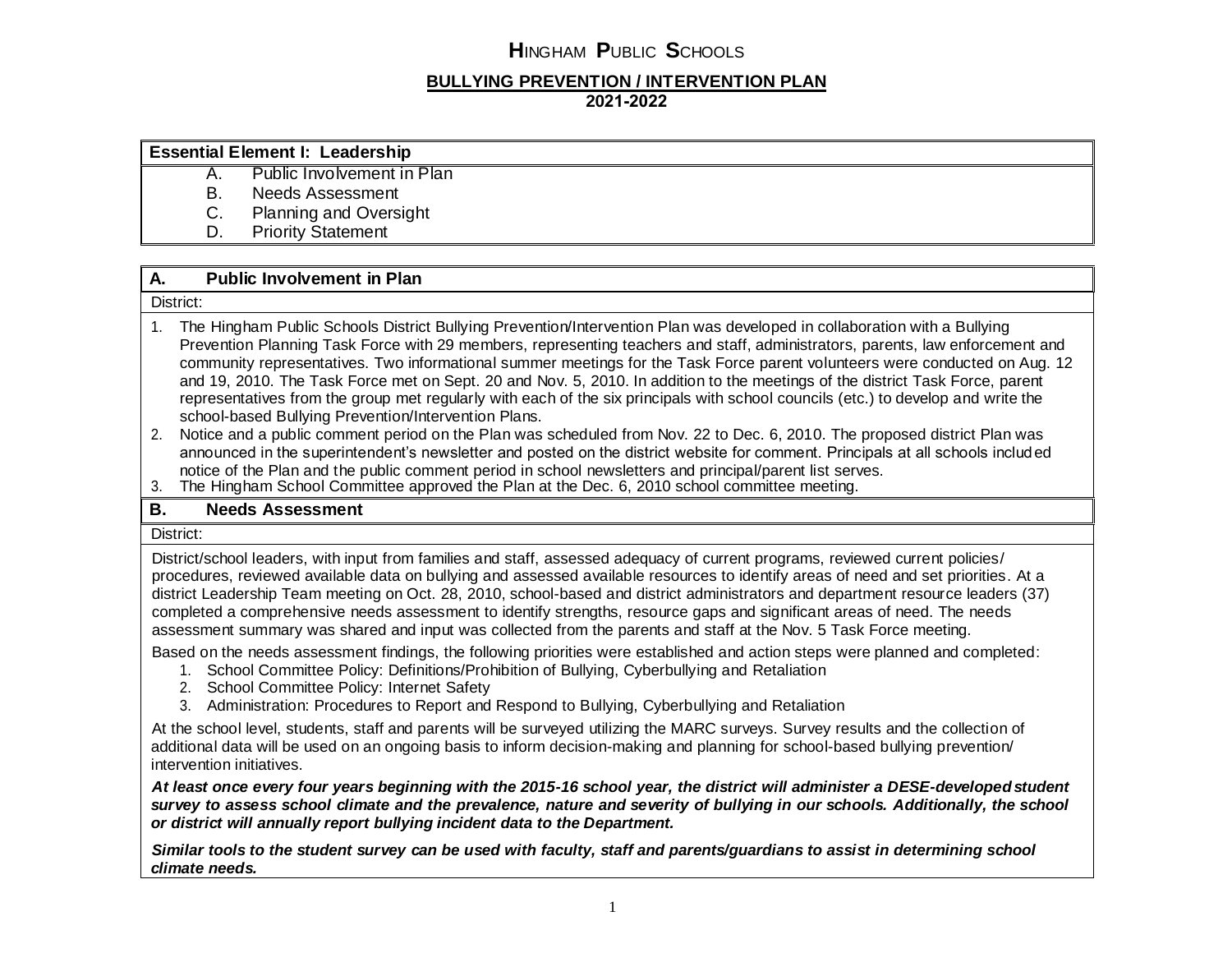| C.<br><b>Planning and Oversight</b>                                                                                                                                                                                                                                                                                                                                                                                                                                                                                                                                                                                                                                                                                                                                                                                                                                                                                                                                                                                                                                                                                                                                                                                                                                                                                                 |         |  |  |  |
|-------------------------------------------------------------------------------------------------------------------------------------------------------------------------------------------------------------------------------------------------------------------------------------------------------------------------------------------------------------------------------------------------------------------------------------------------------------------------------------------------------------------------------------------------------------------------------------------------------------------------------------------------------------------------------------------------------------------------------------------------------------------------------------------------------------------------------------------------------------------------------------------------------------------------------------------------------------------------------------------------------------------------------------------------------------------------------------------------------------------------------------------------------------------------------------------------------------------------------------------------------------------------------------------------------------------------------------|---------|--|--|--|
| District:                                                                                                                                                                                                                                                                                                                                                                                                                                                                                                                                                                                                                                                                                                                                                                                                                                                                                                                                                                                                                                                                                                                                                                                                                                                                                                                           |         |  |  |  |
| District:                                                                                                                                                                                                                                                                                                                                                                                                                                                                                                                                                                                                                                                                                                                                                                                                                                                                                                                                                                                                                                                                                                                                                                                                                                                                                                                           | School: |  |  |  |
| The following district leaders and groups are responsible for:<br>The principal/designee(s) are responsible for:<br>• Receiving reports on bullying:<br>• Planning professional development: Ellen Keane, Assistant<br>Collecting/analyzing school data on bullying:<br>Superintendent<br>Developing/revising curriculum: Ellen Keane; Heather<br>Creating process for recording/tracking incident reports<br>$\bullet$<br>$\bullet$<br>Lewallen, School Counseling Director; Karen Beatty, Health<br>and accessing information:<br><b>Education Resource Teacher</b><br>Planning supports for targets/aggressors:<br>Developing new/revised policies and procedures: Dorothy<br>Implementing policy/procedures:<br>Galo, Superintendent; Policy Subcommittee, School<br>• Amending student/staff handbooks to make clear that<br>Committee<br>bullying of students by school staff or other students<br>Amending Codes of Discipline handbooks to make clear<br>will not be tolerated:<br>that bullying of students by school staff or other<br>Family/engagement information:<br>students will not be tolerated: Dorothy Galo<br>Revising/updating School Plan annually:<br>Leading district parent/family engagement/information:<br>Dorothy Galo, Ellen Keane<br>Reviewing/updating Plan annually: Dorothy Galo, Ellen<br>Keane |         |  |  |  |
| D.<br><b>Priority Statements</b>                                                                                                                                                                                                                                                                                                                                                                                                                                                                                                                                                                                                                                                                                                                                                                                                                                                                                                                                                                                                                                                                                                                                                                                                                                                                                                    |         |  |  |  |
| District: (See page 1 of the Plan)                                                                                                                                                                                                                                                                                                                                                                                                                                                                                                                                                                                                                                                                                                                                                                                                                                                                                                                                                                                                                                                                                                                                                                                                                                                                                                  |         |  |  |  |
| The principal is responsible for the implementation and oversight of the Plan except when a reported bullying incident<br>involves the principal or the assistant principal as the alleged aggressor. In such cases, the superintendent or designee shall<br>be responsible for investigating the report, and the other steps necessary to implement the Plan, including addressing the<br>safety of the alleged target. If the superintendent is the alleged aggressor, the school committee, or its designee shall be<br>responsible for investigating the report, and other steps necessary to implement the Plan, including addressing the safety of<br>the alleged target.                                                                                                                                                                                                                                                                                                                                                                                                                                                                                                                                                                                                                                                     |         |  |  |  |
| We recognize that certain students may be more vulnerable to become targets of bullying, harassment, or teasing based on<br>actual or perceived characteristics, including race, color, religion, ancestry, national origin, sex, socioeconomic status,<br>homelessness, academic status, gender identity or expression, physical appearance, or sensory, disability, or by association<br>with a person who has or is perceived to have one or more of these characteristics. The school or district will identify specific<br>steps it will take to create a safe, supportive environment for vulnerable populations in the school community, and provide all                                                                                                                                                                                                                                                                                                                                                                                                                                                                                                                                                                                                                                                                     |         |  |  |  |

*students with the skills, knowledge and strategies to prevent or respond to bullying, harassment or teasing.*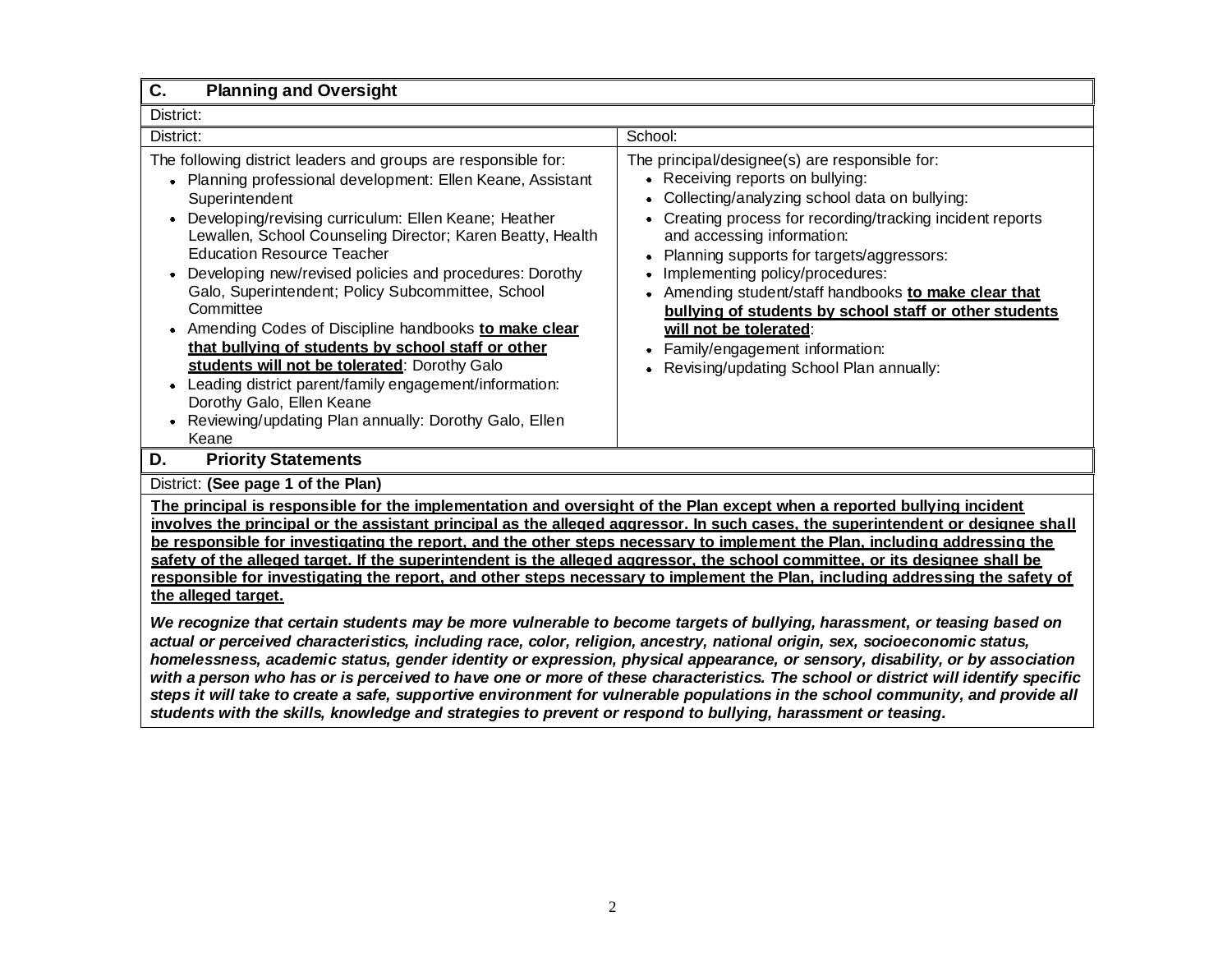# **BULLYING PREVENTION / INTERVENTION PLAN**

## **2021-2022**

### **Essential Element II: Training and Professional Development**

- A. Annual Staff Training on the Plan
- B. Ongoing Professional Development
- C. Written Notice to Staff

## **A. Annual Staff Training on the Plan**

#### District:

- 1. Introductory district trainings on the Bullying Prevention/Intervention Law including definitions, staff duties, an overview of steps taken by principal/designee(s) upon receipt of bullying/retaliation report, and overview of bullying prevention curriculum K-12were conducted on the following dates:
	- Administration: Leadership Team meetings–Sept. 23 and Oct. 28, 2010
	- Teachers and staff: school opening faculty meetings–Sept. 1, 2010 and K-12 early release/inservice trainings–Oct.6, 2010
	- Para-educators: school opening para-educator meetings and inservice training–Dec. 1, 2010
	- Coaches: Nov. 8, 2010
	- Bus drivers: Nov. 4, 2010
	- Cafeteria, custodians/maintenance and administrative assistants: elementary–various dates and middle and high school–Dec. 1, 2010
- 2. Training on the Plan: Jan. 2011
- **3. Annual training shall be provided for school employees in preventing, identifying, responding to, and reporting incidents of bullying, including engaging staff and those responsible for the implementation and oversight of the plan todistinguish between acceptable managerial behaviors designed to correct misconduct, instill accountability in the school setting, etc. and bullying behaviors.**

### **B. Ongoing Professional Development**

#### District:

- 1. District representatives from all six schools attended and were certified at the MARC Train-the-Trainer session: Oct. 7, 2010
- 2. MARC "certified" staff conducted ongoing professional development including the required elements: Oct.-Dec., 2010 on various dates for all staff members

Ongoing professional development programs on social/emotional development and school climate have been conducted with staff. These programs include Responsive Classroom, Second Step/Steps to Respect and Positive Behavioral Interventions andSupport (PBIS).

District professional development addressing ways to prevent/respond to bullying or retaliation for students with disabilities were conducted as follows:

- Training was provided for all districtwide special education staff on the bullying law, definitions, identification of signs ofbullying, protocol to address bullying, harassment and teasing, modifications of the HPS social skills curriculum, problem solving and conflict resolution on Sept. 1, 2010.
- Further training was provided for districtwide special education chairpersons/school psychologists on Sept. 1, 2010, Oct. 8, 2010 and Nov. 5, 2010. Continued training will occur on Dec. 3, 2010, Feb. 4, 2011 and Mar. 4, 2011.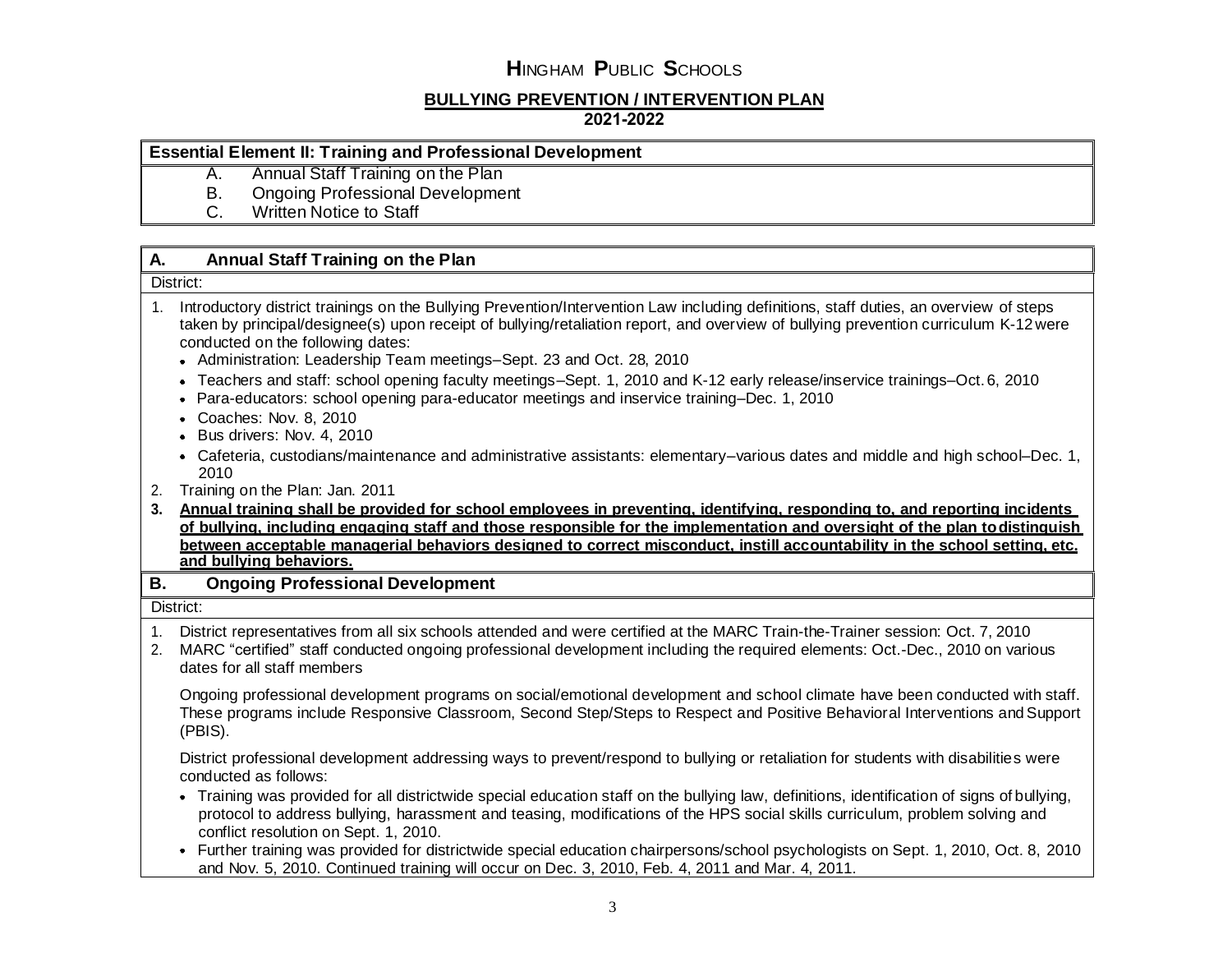## **C. Written Notice to Staff**

District:

Annual written notice of the Plan will be published in the HPS Employee Handbook and distributed to all staff at the beginning of each school year**, including sections related to staff duties and bullying of students by school staff.**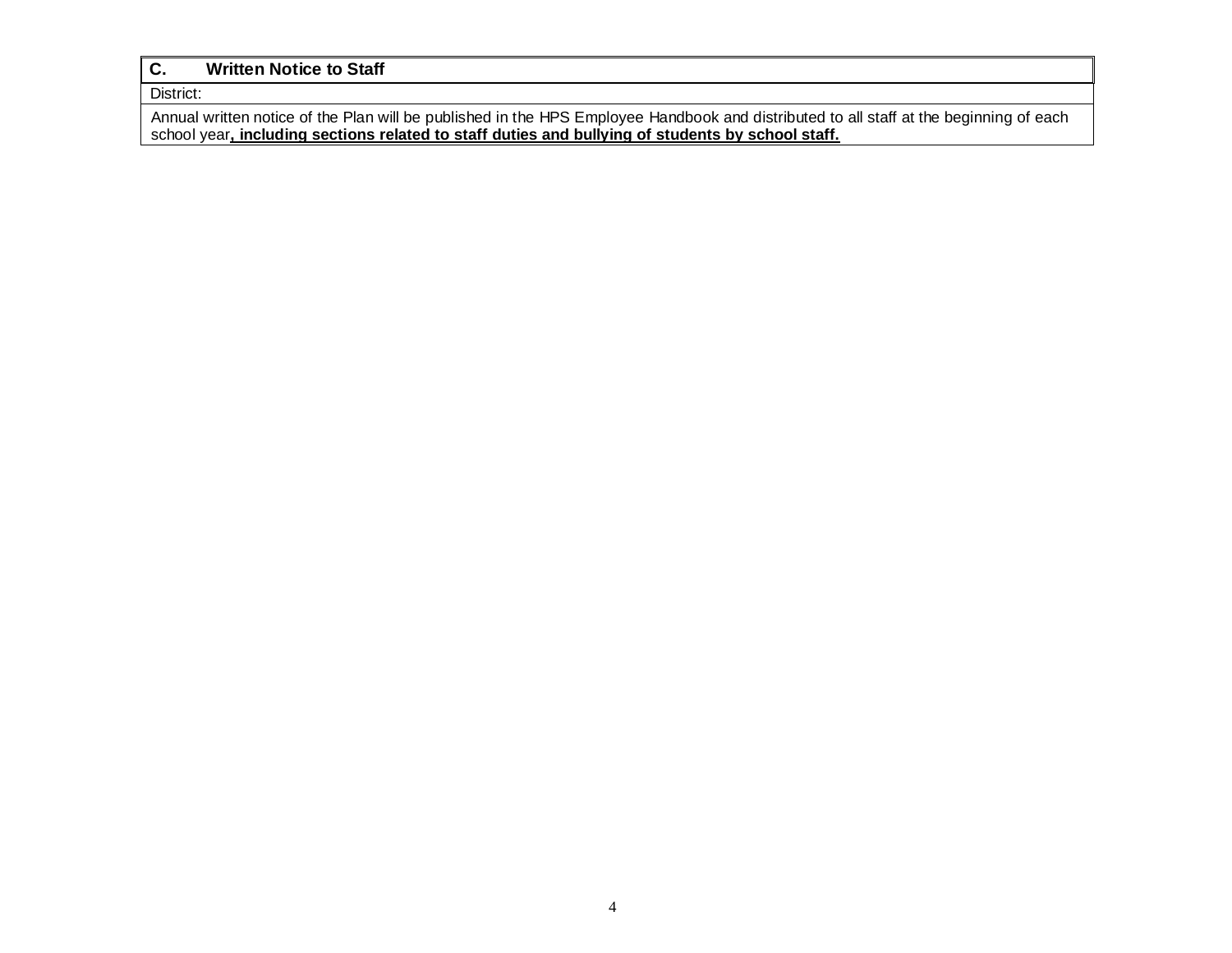## **BULLYING PREVENTION / INTERVENTION PLAN**

**2021-2022**

## **Essential Element III: Access to Resources and Services**

- A. Identifying Resources
- B. Counseling and Other Services
- C. Students with Disabilities
- D. Referral to Outside Services

## **A. Identifying Resources**

District:

| The Director of School Counseling completed a process to review/map district counseling and other services by reviewing school<br>$1_{\cdot}$<br>counseling staff levels and student to counselor ratios. Counseling responsibilities and capacity to provide services offered as well<br>as available community services will continue to be reviewed annually. (completed Oct. 15, 2010)<br>The following district existing and needed resources were identified:<br>2.<br>Strengths: Existing Second Step and Steps to Respect curriculum in grades K-8<br>Responsive Classroom and PBIS at elementary level<br>Health class curriculum and counseling seminars in grades 9 and 10<br>Programming offered to grades 9-12 - Rachel's Challenge (Sept. 9, 2010)<br>Suicide Prevention Peer Leader programming for grade 9 (completed Fall 2010)<br>Collaboration with outside community resources such as South Shore Mental Health, Youth Health Connection, and<br>South Shore Coalition of Independent Therapists<br>Needs:<br>Cyberbullying lessons for K-5<br>Bullying prevention/intervention curriculum integrated in grade 9/10 health classes/counseling seminars<br>Bullying and cyberbullying prevention for grades 11 and 12<br>Recommendations/action steps to fill resource and service gaps:<br>3.<br>• Explore supplemental curriculum and programming to address bullying and cyberbullying in grades K-5<br>Adapt and integrate bullying and cyberbullying prevention curriculum more fully in grades 9 and 10 (Winter/Spring of 2011)<br>Develop bullying and cyberbullying prevention curriculum and programming in conjunction with health department in grades 11<br>and 12 (Spring 2011)<br>В.<br><b>Counseling and Other Services</b><br>District:<br>District staff/service providers and counseling and other services have been identified:<br>Second Step and Steps to Respect curriculum provided by school adjustment counselors, school psychologists, and classroom<br>teachers in grades K-5<br>Second Step curriculum provided by school counselors in grades 6-8<br>٠<br>Social skills intervention provided by school adjustment counselors in grades K-8, and grades 9-12 as needed<br>Behavioral intervention plans completed by school adjustment counselors and school psychologists K-12 |  |                                                                                                          |  |  |  |  |
|------------------------------------------------------------------------------------------------------------------------------------------------------------------------------------------------------------------------------------------------------------------------------------------------------------------------------------------------------------------------------------------------------------------------------------------------------------------------------------------------------------------------------------------------------------------------------------------------------------------------------------------------------------------------------------------------------------------------------------------------------------------------------------------------------------------------------------------------------------------------------------------------------------------------------------------------------------------------------------------------------------------------------------------------------------------------------------------------------------------------------------------------------------------------------------------------------------------------------------------------------------------------------------------------------------------------------------------------------------------------------------------------------------------------------------------------------------------------------------------------------------------------------------------------------------------------------------------------------------------------------------------------------------------------------------------------------------------------------------------------------------------------------------------------------------------------------------------------------------------------------------------------------------------------------------------------------------------------------------------------------------------------------------------------------------------------------------------------------------------------------------------------------------------------------------------------------------------------------------------------------------------------------------------------------------------------------------|--|----------------------------------------------------------------------------------------------------------|--|--|--|--|
|                                                                                                                                                                                                                                                                                                                                                                                                                                                                                                                                                                                                                                                                                                                                                                                                                                                                                                                                                                                                                                                                                                                                                                                                                                                                                                                                                                                                                                                                                                                                                                                                                                                                                                                                                                                                                                                                                                                                                                                                                                                                                                                                                                                                                                                                                                                                    |  |                                                                                                          |  |  |  |  |
|                                                                                                                                                                                                                                                                                                                                                                                                                                                                                                                                                                                                                                                                                                                                                                                                                                                                                                                                                                                                                                                                                                                                                                                                                                                                                                                                                                                                                                                                                                                                                                                                                                                                                                                                                                                                                                                                                                                                                                                                                                                                                                                                                                                                                                                                                                                                    |  |                                                                                                          |  |  |  |  |
|                                                                                                                                                                                                                                                                                                                                                                                                                                                                                                                                                                                                                                                                                                                                                                                                                                                                                                                                                                                                                                                                                                                                                                                                                                                                                                                                                                                                                                                                                                                                                                                                                                                                                                                                                                                                                                                                                                                                                                                                                                                                                                                                                                                                                                                                                                                                    |  |                                                                                                          |  |  |  |  |
|                                                                                                                                                                                                                                                                                                                                                                                                                                                                                                                                                                                                                                                                                                                                                                                                                                                                                                                                                                                                                                                                                                                                                                                                                                                                                                                                                                                                                                                                                                                                                                                                                                                                                                                                                                                                                                                                                                                                                                                                                                                                                                                                                                                                                                                                                                                                    |  |                                                                                                          |  |  |  |  |
|                                                                                                                                                                                                                                                                                                                                                                                                                                                                                                                                                                                                                                                                                                                                                                                                                                                                                                                                                                                                                                                                                                                                                                                                                                                                                                                                                                                                                                                                                                                                                                                                                                                                                                                                                                                                                                                                                                                                                                                                                                                                                                                                                                                                                                                                                                                                    |  |                                                                                                          |  |  |  |  |
|                                                                                                                                                                                                                                                                                                                                                                                                                                                                                                                                                                                                                                                                                                                                                                                                                                                                                                                                                                                                                                                                                                                                                                                                                                                                                                                                                                                                                                                                                                                                                                                                                                                                                                                                                                                                                                                                                                                                                                                                                                                                                                                                                                                                                                                                                                                                    |  |                                                                                                          |  |  |  |  |
|                                                                                                                                                                                                                                                                                                                                                                                                                                                                                                                                                                                                                                                                                                                                                                                                                                                                                                                                                                                                                                                                                                                                                                                                                                                                                                                                                                                                                                                                                                                                                                                                                                                                                                                                                                                                                                                                                                                                                                                                                                                                                                                                                                                                                                                                                                                                    |  |                                                                                                          |  |  |  |  |
|                                                                                                                                                                                                                                                                                                                                                                                                                                                                                                                                                                                                                                                                                                                                                                                                                                                                                                                                                                                                                                                                                                                                                                                                                                                                                                                                                                                                                                                                                                                                                                                                                                                                                                                                                                                                                                                                                                                                                                                                                                                                                                                                                                                                                                                                                                                                    |  |                                                                                                          |  |  |  |  |
|                                                                                                                                                                                                                                                                                                                                                                                                                                                                                                                                                                                                                                                                                                                                                                                                                                                                                                                                                                                                                                                                                                                                                                                                                                                                                                                                                                                                                                                                                                                                                                                                                                                                                                                                                                                                                                                                                                                                                                                                                                                                                                                                                                                                                                                                                                                                    |  |                                                                                                          |  |  |  |  |
|                                                                                                                                                                                                                                                                                                                                                                                                                                                                                                                                                                                                                                                                                                                                                                                                                                                                                                                                                                                                                                                                                                                                                                                                                                                                                                                                                                                                                                                                                                                                                                                                                                                                                                                                                                                                                                                                                                                                                                                                                                                                                                                                                                                                                                                                                                                                    |  |                                                                                                          |  |  |  |  |
|                                                                                                                                                                                                                                                                                                                                                                                                                                                                                                                                                                                                                                                                                                                                                                                                                                                                                                                                                                                                                                                                                                                                                                                                                                                                                                                                                                                                                                                                                                                                                                                                                                                                                                                                                                                                                                                                                                                                                                                                                                                                                                                                                                                                                                                                                                                                    |  |                                                                                                          |  |  |  |  |
|                                                                                                                                                                                                                                                                                                                                                                                                                                                                                                                                                                                                                                                                                                                                                                                                                                                                                                                                                                                                                                                                                                                                                                                                                                                                                                                                                                                                                                                                                                                                                                                                                                                                                                                                                                                                                                                                                                                                                                                                                                                                                                                                                                                                                                                                                                                                    |  |                                                                                                          |  |  |  |  |
|                                                                                                                                                                                                                                                                                                                                                                                                                                                                                                                                                                                                                                                                                                                                                                                                                                                                                                                                                                                                                                                                                                                                                                                                                                                                                                                                                                                                                                                                                                                                                                                                                                                                                                                                                                                                                                                                                                                                                                                                                                                                                                                                                                                                                                                                                                                                    |  |                                                                                                          |  |  |  |  |
|                                                                                                                                                                                                                                                                                                                                                                                                                                                                                                                                                                                                                                                                                                                                                                                                                                                                                                                                                                                                                                                                                                                                                                                                                                                                                                                                                                                                                                                                                                                                                                                                                                                                                                                                                                                                                                                                                                                                                                                                                                                                                                                                                                                                                                                                                                                                    |  |                                                                                                          |  |  |  |  |
|                                                                                                                                                                                                                                                                                                                                                                                                                                                                                                                                                                                                                                                                                                                                                                                                                                                                                                                                                                                                                                                                                                                                                                                                                                                                                                                                                                                                                                                                                                                                                                                                                                                                                                                                                                                                                                                                                                                                                                                                                                                                                                                                                                                                                                                                                                                                    |  |                                                                                                          |  |  |  |  |
|                                                                                                                                                                                                                                                                                                                                                                                                                                                                                                                                                                                                                                                                                                                                                                                                                                                                                                                                                                                                                                                                                                                                                                                                                                                                                                                                                                                                                                                                                                                                                                                                                                                                                                                                                                                                                                                                                                                                                                                                                                                                                                                                                                                                                                                                                                                                    |  |                                                                                                          |  |  |  |  |
|                                                                                                                                                                                                                                                                                                                                                                                                                                                                                                                                                                                                                                                                                                                                                                                                                                                                                                                                                                                                                                                                                                                                                                                                                                                                                                                                                                                                                                                                                                                                                                                                                                                                                                                                                                                                                                                                                                                                                                                                                                                                                                                                                                                                                                                                                                                                    |  |                                                                                                          |  |  |  |  |
|                                                                                                                                                                                                                                                                                                                                                                                                                                                                                                                                                                                                                                                                                                                                                                                                                                                                                                                                                                                                                                                                                                                                                                                                                                                                                                                                                                                                                                                                                                                                                                                                                                                                                                                                                                                                                                                                                                                                                                                                                                                                                                                                                                                                                                                                                                                                    |  |                                                                                                          |  |  |  |  |
|                                                                                                                                                                                                                                                                                                                                                                                                                                                                                                                                                                                                                                                                                                                                                                                                                                                                                                                                                                                                                                                                                                                                                                                                                                                                                                                                                                                                                                                                                                                                                                                                                                                                                                                                                                                                                                                                                                                                                                                                                                                                                                                                                                                                                                                                                                                                    |  |                                                                                                          |  |  |  |  |
|                                                                                                                                                                                                                                                                                                                                                                                                                                                                                                                                                                                                                                                                                                                                                                                                                                                                                                                                                                                                                                                                                                                                                                                                                                                                                                                                                                                                                                                                                                                                                                                                                                                                                                                                                                                                                                                                                                                                                                                                                                                                                                                                                                                                                                                                                                                                    |  |                                                                                                          |  |  |  |  |
|                                                                                                                                                                                                                                                                                                                                                                                                                                                                                                                                                                                                                                                                                                                                                                                                                                                                                                                                                                                                                                                                                                                                                                                                                                                                                                                                                                                                                                                                                                                                                                                                                                                                                                                                                                                                                                                                                                                                                                                                                                                                                                                                                                                                                                                                                                                                    |  |                                                                                                          |  |  |  |  |
|                                                                                                                                                                                                                                                                                                                                                                                                                                                                                                                                                                                                                                                                                                                                                                                                                                                                                                                                                                                                                                                                                                                                                                                                                                                                                                                                                                                                                                                                                                                                                                                                                                                                                                                                                                                                                                                                                                                                                                                                                                                                                                                                                                                                                                                                                                                                    |  |                                                                                                          |  |  |  |  |
|                                                                                                                                                                                                                                                                                                                                                                                                                                                                                                                                                                                                                                                                                                                                                                                                                                                                                                                                                                                                                                                                                                                                                                                                                                                                                                                                                                                                                                                                                                                                                                                                                                                                                                                                                                                                                                                                                                                                                                                                                                                                                                                                                                                                                                                                                                                                    |  |                                                                                                          |  |  |  |  |
|                                                                                                                                                                                                                                                                                                                                                                                                                                                                                                                                                                                                                                                                                                                                                                                                                                                                                                                                                                                                                                                                                                                                                                                                                                                                                                                                                                                                                                                                                                                                                                                                                                                                                                                                                                                                                                                                                                                                                                                                                                                                                                                                                                                                                                                                                                                                    |  |                                                                                                          |  |  |  |  |
|                                                                                                                                                                                                                                                                                                                                                                                                                                                                                                                                                                                                                                                                                                                                                                                                                                                                                                                                                                                                                                                                                                                                                                                                                                                                                                                                                                                                                                                                                                                                                                                                                                                                                                                                                                                                                                                                                                                                                                                                                                                                                                                                                                                                                                                                                                                                    |  |                                                                                                          |  |  |  |  |
|                                                                                                                                                                                                                                                                                                                                                                                                                                                                                                                                                                                                                                                                                                                                                                                                                                                                                                                                                                                                                                                                                                                                                                                                                                                                                                                                                                                                                                                                                                                                                                                                                                                                                                                                                                                                                                                                                                                                                                                                                                                                                                                                                                                                                                                                                                                                    |  | Threat Assessment Protocol developed by School Adjustment Counselors and School Counselors in place K-12 |  |  |  |  |
|                                                                                                                                                                                                                                                                                                                                                                                                                                                                                                                                                                                                                                                                                                                                                                                                                                                                                                                                                                                                                                                                                                                                                                                                                                                                                                                                                                                                                                                                                                                                                                                                                                                                                                                                                                                                                                                                                                                                                                                                                                                                                                                                                                                                                                                                                                                                    |  |                                                                                                          |  |  |  |  |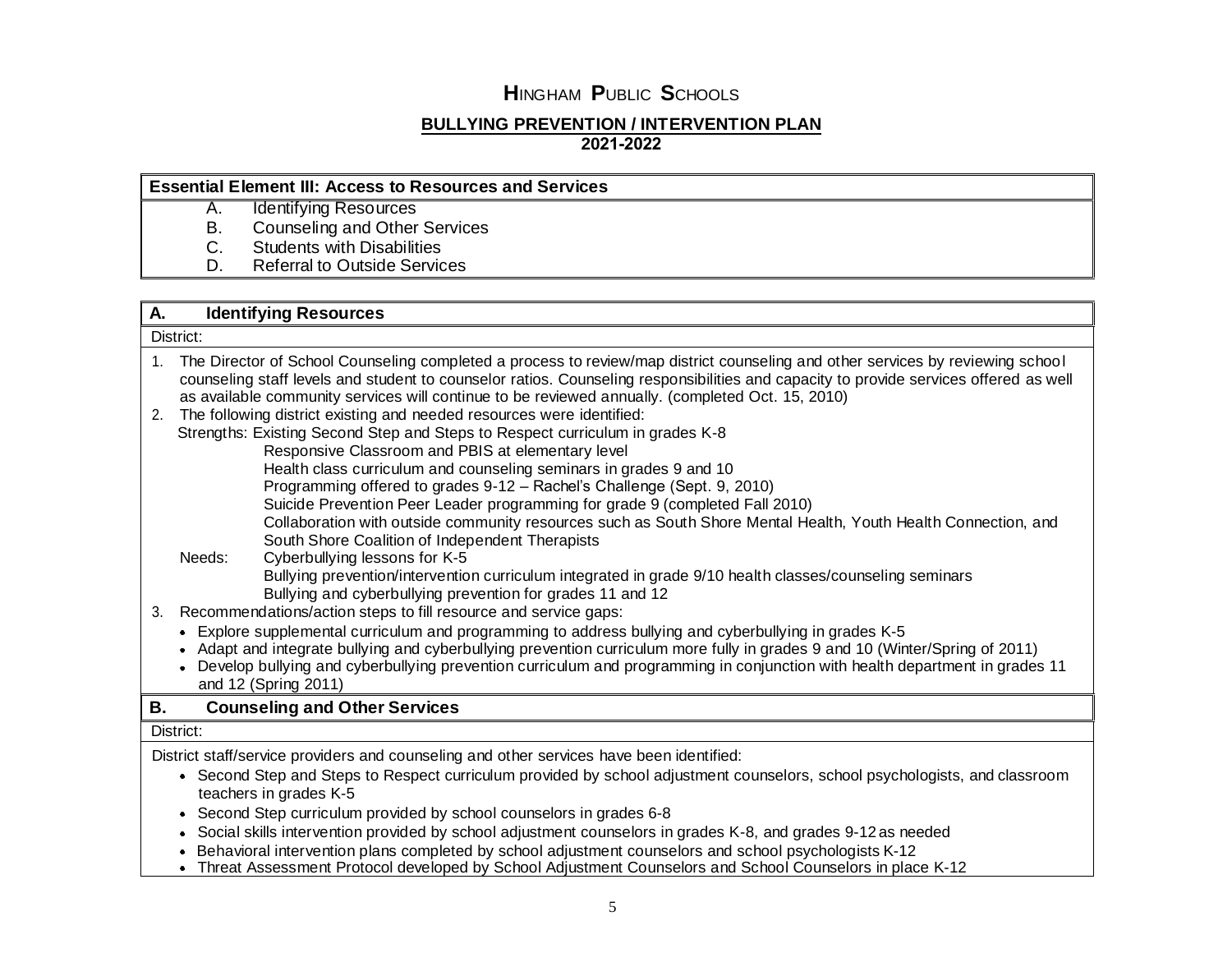| $\mathbf{C}$ . | <b>Students with Disabilities</b>                                                                                                                                                                                                                                                                                                                                                                                                                     |
|----------------|-------------------------------------------------------------------------------------------------------------------------------------------------------------------------------------------------------------------------------------------------------------------------------------------------------------------------------------------------------------------------------------------------------------------------------------------------------|
|                | District:                                                                                                                                                                                                                                                                                                                                                                                                                                             |
| 1.             | In accordance with M.G.L. c. 71B Sec. 3, as amended by Chapter 92 of the Acts of 2010, (Bullying Law), the special education<br>team will take under consideration the requirements whether or not the student has a disability that affects social skills development<br>or the student may participate in or is vulnerable to bullying, harassment or teasing because of their disability. Such concerns will<br>be addressed in the student's IEP. |
| 2.             | Special Education Chairperson/School Psychologists will share instruction responsibilities in Second Step and Steps to Respect<br>with school adjustment counselors at the elementary level.                                                                                                                                                                                                                                                          |
| 3.             | Special Education Chairperson/School Psychologists will use Functional Behavioral Assessments, Behavioral Intervention Plans                                                                                                                                                                                                                                                                                                                          |
|                | and ongoing collaboration with staff, students and parents to address concerns related to bullying.                                                                                                                                                                                                                                                                                                                                                   |
| D.             | <b>Referral to Outside Services</b>                                                                                                                                                                                                                                                                                                                                                                                                                   |
|                | District:                                                                                                                                                                                                                                                                                                                                                                                                                                             |
| 1.             | District referral protocols have been evaluated/revised as needed:                                                                                                                                                                                                                                                                                                                                                                                    |
|                | • Creation and implementation of Bullying Prevention/Intervention Incident Report Form K-12 (Dec., 2010)                                                                                                                                                                                                                                                                                                                                              |
|                | Instructional Student Intervention Team (ISIT) process and procedures in place K-12<br>٠                                                                                                                                                                                                                                                                                                                                                              |
|                | District Threat Assessment protocol in place grades K-12                                                                                                                                                                                                                                                                                                                                                                                              |
| 2.             | District established referral protocol for referring students/families to outside services                                                                                                                                                                                                                                                                                                                                                            |
|                | • Formalization of written protocol (Winter/Spring 2011)                                                                                                                                                                                                                                                                                                                                                                                              |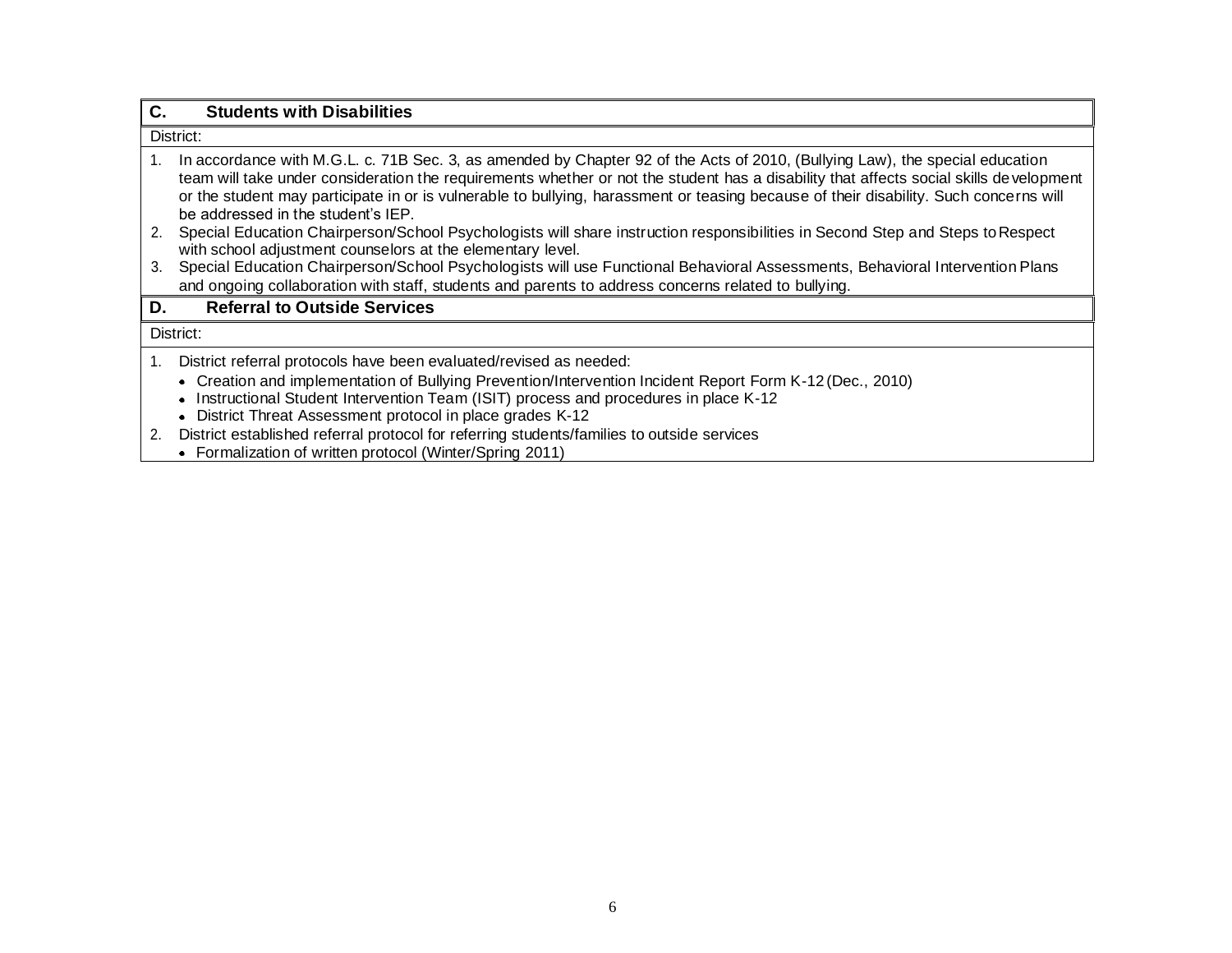### **BULLYING PREVENTION / INTERVENTION PLAN 2021-2022**

### **Essential Element IV: Academic and Non-academic Activities**

- A. Specific Bullying Prevention Approaches
- B. Review Plan with Students<br>C. General Teaching Approac
- C. General Teaching Approaches that Support Bullying Prevention Efforts

## **A. Specific Bullying Prevention Approaches**

#### District:

- Hingham Public Schools utilize the Second Step/Steps to Respect evidence-based curriculum programs (Committee for Children) in  $\bullet$ K-8. In grades K-3, designated Second Step lessons are taught by classroom teachers, school adjustment counselors and/or school psychologists. In grades 3-5, adjustment counselors also teach bullying prevention/intervention lessons using Steps to Respect. Developmentally appropriate cyberbullying lessons will be added in grades K-5. The Second Step middle school curriculum has been revised to include bullying/cyberbullying instruction.
- In grades 9-12, evidence-based bullying prevention/intervention curriculum will be integrated into the grades 9/10 health education and school counseling services utilizing lessons from the "Aggressors, Victims and Bystanders" unit of the Teenage Health Modules curriculum.
- In grades 11 and 12, administrators and staff will develop a plan to implement bullying prevention approaches.

## **B. Review Plan with Students**

District:

The Plan will be reviewed with students K-12 Jan. 2011 at each school and annually at the beginning of each school year.

## **C. General Teaching Approaches that Support Bullying Prevention Efforts**

District:

Schoolwide climate and behavior management programs have been implemented K-12 at all schools. At the elementary level, K-6 staff have been trained in the Responsive Classroom approach and this approach has been implemented at all four schools. In addition, all four elementary schools have implemented school-based Positive Behavioral Interventions and Support (PBIS) programs. At the secondary level, the middle school and high school have ongoing climate committees and a variety of student leadership and support initiatives have been implemented.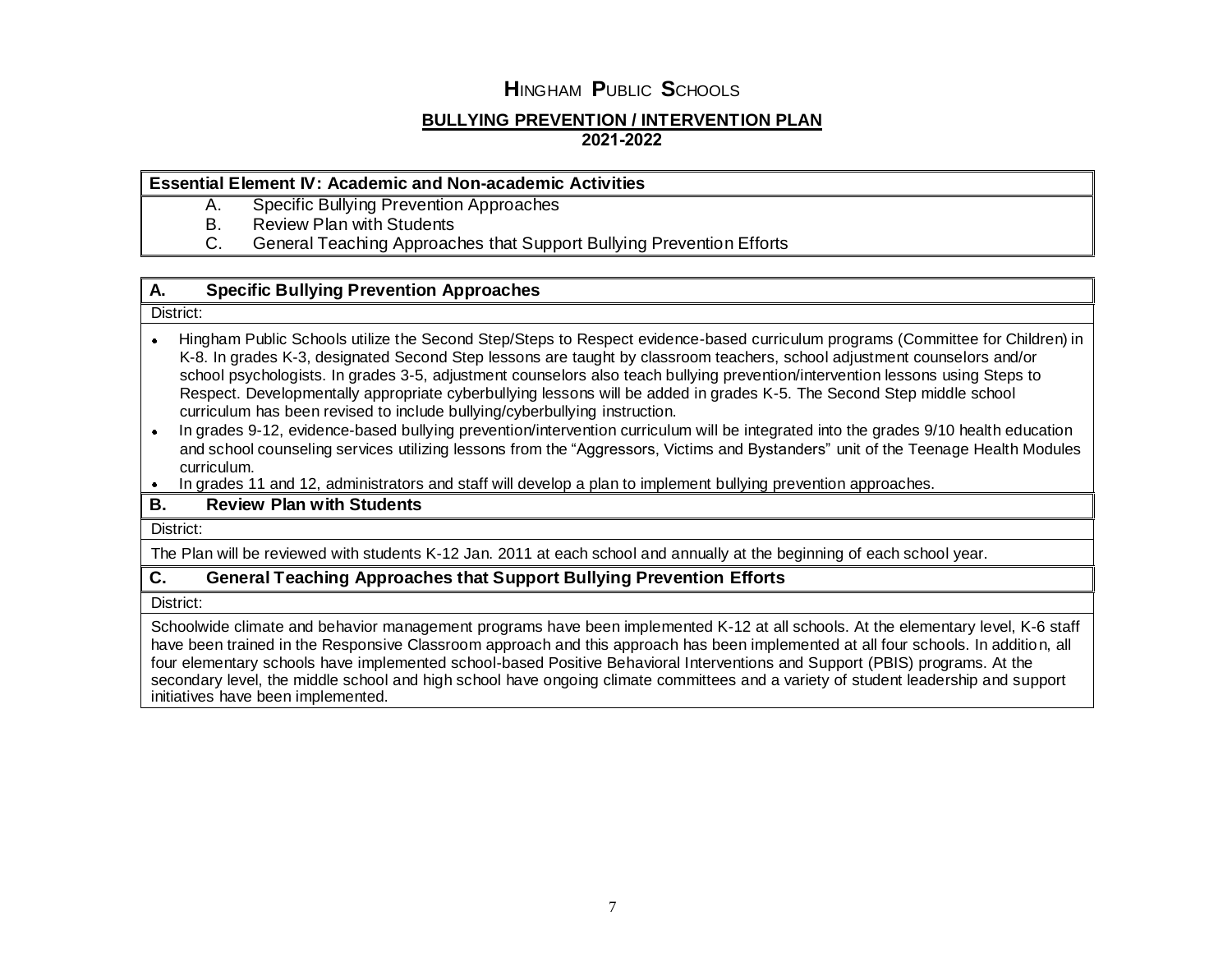## **BULLYING PREVENTION / INTERVENTION PLAN 2021-2022**

## **Essential Element V: Policies / Procedures for Reporting / Responding to Bullying and Retaliation**

- A. Reporting Bullying / Retaliation
- **B.** Responding to Bullying / Retaliation Report **– Allegations of Bullying by a Student**
- C. Investigation
- D. Determinations
- E. Responses to Bullying
- **F. Responding to a Report of Bullying by School Staff**

### **A. Reporting Bullying / Retaliation**

District:

- 1. The School Committee approved the district bullying prohibition policy at the Dec. 6, 2010 School Committee meeting, after a first reading of the policy at the Nov. 22, 2010 School Committee meeting. The existing student Internet safety policy will be updated, revised and approved by the School Committee. The administration completed written procedures for receiving, reporting and responding to bullying, cyberbullying and retaliation in Dec. 2010.
- 2. All school and district staff members are required to report immediately to the principal or designee**, or to the superintendent or designee when the principal or assistant principal is the alleged aggressor, or to the school committee or designee when the superintendent is the alleged aggressor,** any instance of bullying or retaliation the staff member becomes aware of or witnesses. Reports of bullying or retaliation may be made by staff, students, parents/guardians or others and may be oral or written. Oral reports made by or to a staff member will be recorded in writing using the district Bullying Prevention/Intervention Incident Reporting Form. The requirement to report to the principal or designee does not limit the authority of staff to respond to behavioral or disciplinary incidents consistent with school or district procedures for behavior management and discipline.

Reports made by students, parents/guardians or other individuals who are not school or district staff members may be made anonymously; however, no disciplinary action will be taken against an alleged aggressor solely on the basis of an anonymous report. Any student who knowingly makes a false accusation of bullying or retaliation shall be subject to disciplinary action. A variety of reporting resources are available to the school community including an Incident Reporting Form and an anonymous Incident Reporting Form. Copies of the reporting forms will be included in student/parent handbooks distributed at the beginning of the school year, made available in the school administrative offices, the counseling office and the school nurse's office and posted on district and school websites. Annual written notice of policies, procedures, and the Plan will be provided to students, parents and staff in student and staff handbooks and on district and school websites.

## **B. Responding to Bullying / Retaliation – Allegations of Bullying by a Student**

District:

Before fully investigating the allegations of bullying or retaliation, the principal or designee will take steps to assess the need to restore a sense of safety to the alleged target and/or to protect the alleged target from possible further incidents. The principal or designee will take additional steps to promote safety during the course of and after the investigation, as necessary. The principal or designee will implement appropriate strategies for protection from bullying or retaliation for a student who has reported bullying or retaliation, a student who has witnessed bullying or retaliation, a student who provides information during an investigation or a student who has reliable information about a reported act of bullying or retaliation.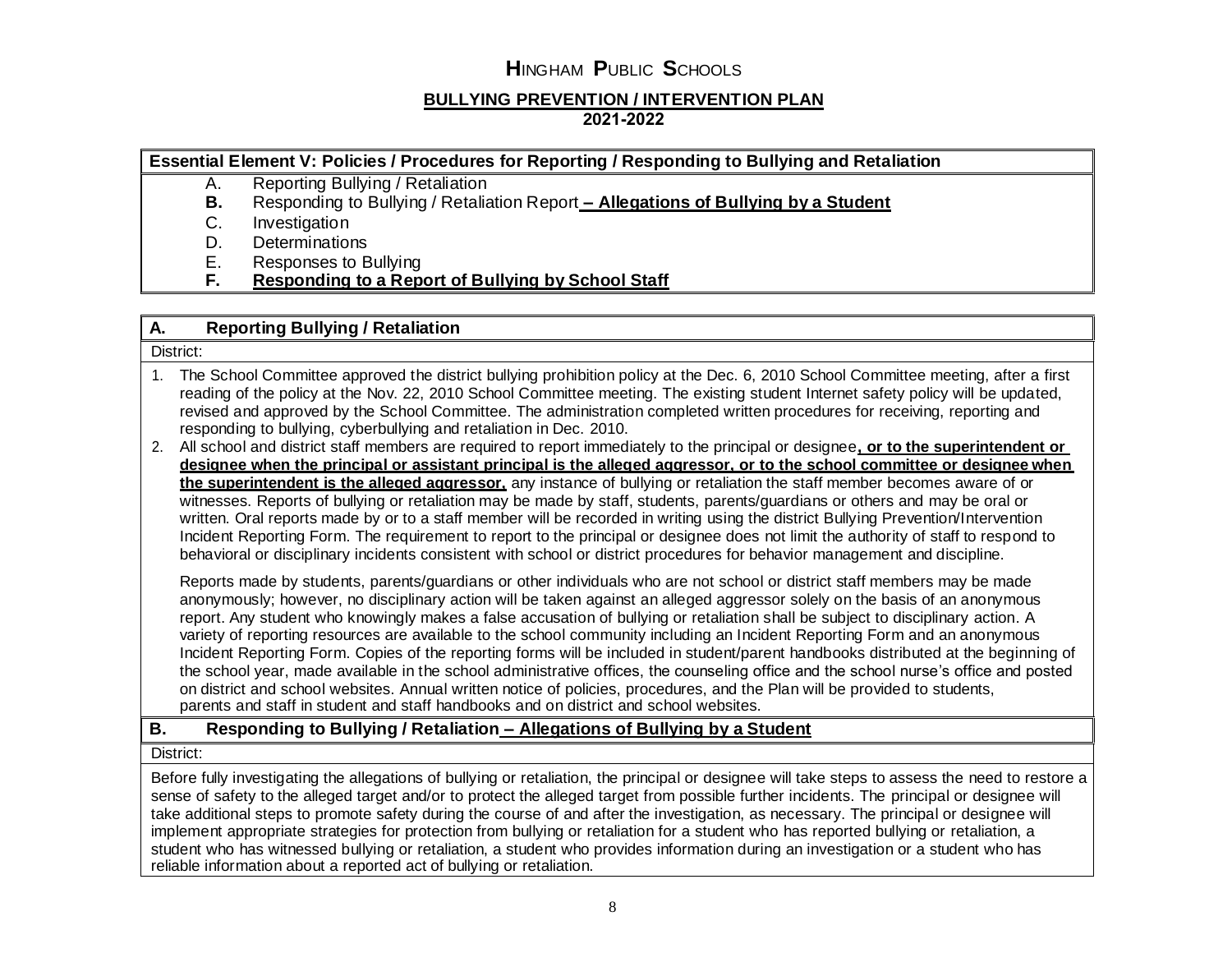| Investigation                                                                                                                                                                                                                                                                                                                                                                                                                                                                                                                                                                                                                                                                                                                                                                                                                                                                                                                                                                                                                                                                                                                                                                                                                                                                                                                                                                                                                                                                                                                                                                                                                                                                                                                                                                                                                                                                                                                                                                                                                                                                                                                                                                                                                                                                                                                                                                                                                                                                                                                                     |  |
|---------------------------------------------------------------------------------------------------------------------------------------------------------------------------------------------------------------------------------------------------------------------------------------------------------------------------------------------------------------------------------------------------------------------------------------------------------------------------------------------------------------------------------------------------------------------------------------------------------------------------------------------------------------------------------------------------------------------------------------------------------------------------------------------------------------------------------------------------------------------------------------------------------------------------------------------------------------------------------------------------------------------------------------------------------------------------------------------------------------------------------------------------------------------------------------------------------------------------------------------------------------------------------------------------------------------------------------------------------------------------------------------------------------------------------------------------------------------------------------------------------------------------------------------------------------------------------------------------------------------------------------------------------------------------------------------------------------------------------------------------------------------------------------------------------------------------------------------------------------------------------------------------------------------------------------------------------------------------------------------------------------------------------------------------------------------------------------------------------------------------------------------------------------------------------------------------------------------------------------------------------------------------------------------------------------------------------------------------------------------------------------------------------------------------------------------------------------------------------------------------------------------------------------------------|--|
| District:                                                                                                                                                                                                                                                                                                                                                                                                                                                                                                                                                                                                                                                                                                                                                                                                                                                                                                                                                                                                                                                                                                                                                                                                                                                                                                                                                                                                                                                                                                                                                                                                                                                                                                                                                                                                                                                                                                                                                                                                                                                                                                                                                                                                                                                                                                                                                                                                                                                                                                                                         |  |
| The investigation steps are as follows:                                                                                                                                                                                                                                                                                                                                                                                                                                                                                                                                                                                                                                                                                                                                                                                                                                                                                                                                                                                                                                                                                                                                                                                                                                                                                                                                                                                                                                                                                                                                                                                                                                                                                                                                                                                                                                                                                                                                                                                                                                                                                                                                                                                                                                                                                                                                                                                                                                                                                                           |  |
| Bullying/retaliation report is made to principal/designee.                                                                                                                                                                                                                                                                                                                                                                                                                                                                                                                                                                                                                                                                                                                                                                                                                                                                                                                                                                                                                                                                                                                                                                                                                                                                                                                                                                                                                                                                                                                                                                                                                                                                                                                                                                                                                                                                                                                                                                                                                                                                                                                                                                                                                                                                                                                                                                                                                                                                                        |  |
| Incident Report Form completed by staff, student, parent/guardian or others and forwarded to principal/designee.                                                                                                                                                                                                                                                                                                                                                                                                                                                                                                                                                                                                                                                                                                                                                                                                                                                                                                                                                                                                                                                                                                                                                                                                                                                                                                                                                                                                                                                                                                                                                                                                                                                                                                                                                                                                                                                                                                                                                                                                                                                                                                                                                                                                                                                                                                                                                                                                                                  |  |
| Upon receipt of a viable report, the principal or designee will promptly contact the parents/guardians of the alleged target and                                                                                                                                                                                                                                                                                                                                                                                                                                                                                                                                                                                                                                                                                                                                                                                                                                                                                                                                                                                                                                                                                                                                                                                                                                                                                                                                                                                                                                                                                                                                                                                                                                                                                                                                                                                                                                                                                                                                                                                                                                                                                                                                                                                                                                                                                                                                                                                                                  |  |
| alleged student aggressor.                                                                                                                                                                                                                                                                                                                                                                                                                                                                                                                                                                                                                                                                                                                                                                                                                                                                                                                                                                                                                                                                                                                                                                                                                                                                                                                                                                                                                                                                                                                                                                                                                                                                                                                                                                                                                                                                                                                                                                                                                                                                                                                                                                                                                                                                                                                                                                                                                                                                                                                        |  |
| The principal or designee will interview the target(s) and alleged student aggressor(s), students, staff, witnesses,                                                                                                                                                                                                                                                                                                                                                                                                                                                                                                                                                                                                                                                                                                                                                                                                                                                                                                                                                                                                                                                                                                                                                                                                                                                                                                                                                                                                                                                                                                                                                                                                                                                                                                                                                                                                                                                                                                                                                                                                                                                                                                                                                                                                                                                                                                                                                                                                                              |  |
| parents/guardians and others as necessary.                                                                                                                                                                                                                                                                                                                                                                                                                                                                                                                                                                                                                                                                                                                                                                                                                                                                                                                                                                                                                                                                                                                                                                                                                                                                                                                                                                                                                                                                                                                                                                                                                                                                                                                                                                                                                                                                                                                                                                                                                                                                                                                                                                                                                                                                                                                                                                                                                                                                                                        |  |
| The principal or designee will remind the target(s), alleged student aggressor(s), and witnesses that retaliation is strictly                                                                                                                                                                                                                                                                                                                                                                                                                                                                                                                                                                                                                                                                                                                                                                                                                                                                                                                                                                                                                                                                                                                                                                                                                                                                                                                                                                                                                                                                                                                                                                                                                                                                                                                                                                                                                                                                                                                                                                                                                                                                                                                                                                                                                                                                                                                                                                                                                     |  |
| prohibited and will result in disciplinary action.                                                                                                                                                                                                                                                                                                                                                                                                                                                                                                                                                                                                                                                                                                                                                                                                                                                                                                                                                                                                                                                                                                                                                                                                                                                                                                                                                                                                                                                                                                                                                                                                                                                                                                                                                                                                                                                                                                                                                                                                                                                                                                                                                                                                                                                                                                                                                                                                                                                                                                |  |
|                                                                                                                                                                                                                                                                                                                                                                                                                                                                                                                                                                                                                                                                                                                                                                                                                                                                                                                                                                                                                                                                                                                                                                                                                                                                                                                                                                                                                                                                                                                                                                                                                                                                                                                                                                                                                                                                                                                                                                                                                                                                                                                                                                                                                                                                                                                                                                                                                                                                                                                                                   |  |
|                                                                                                                                                                                                                                                                                                                                                                                                                                                                                                                                                                                                                                                                                                                                                                                                                                                                                                                                                                                                                                                                                                                                                                                                                                                                                                                                                                                                                                                                                                                                                                                                                                                                                                                                                                                                                                                                                                                                                                                                                                                                                                                                                                                                                                                                                                                                                                                                                                                                                                                                                   |  |
| District:                                                                                                                                                                                                                                                                                                                                                                                                                                                                                                                                                                                                                                                                                                                                                                                                                                                                                                                                                                                                                                                                                                                                                                                                                                                                                                                                                                                                                                                                                                                                                                                                                                                                                                                                                                                                                                                                                                                                                                                                                                                                                                                                                                                                                                                                                                                                                                                                                                                                                                                                         |  |
| District determination procedures are as follows:                                                                                                                                                                                                                                                                                                                                                                                                                                                                                                                                                                                                                                                                                                                                                                                                                                                                                                                                                                                                                                                                                                                                                                                                                                                                                                                                                                                                                                                                                                                                                                                                                                                                                                                                                                                                                                                                                                                                                                                                                                                                                                                                                                                                                                                                                                                                                                                                                                                                                                 |  |
| The principal or designee will make a determination based upon all of the facts and circumstances.                                                                                                                                                                                                                                                                                                                                                                                                                                                                                                                                                                                                                                                                                                                                                                                                                                                                                                                                                                                                                                                                                                                                                                                                                                                                                                                                                                                                                                                                                                                                                                                                                                                                                                                                                                                                                                                                                                                                                                                                                                                                                                                                                                                                                                                                                                                                                                                                                                                |  |
|                                                                                                                                                                                                                                                                                                                                                                                                                                                                                                                                                                                                                                                                                                                                                                                                                                                                                                                                                                                                                                                                                                                                                                                                                                                                                                                                                                                                                                                                                                                                                                                                                                                                                                                                                                                                                                                                                                                                                                                                                                                                                                                                                                                                                                                                                                                                                                                                                                                                                                                                                   |  |
| necessary.                                                                                                                                                                                                                                                                                                                                                                                                                                                                                                                                                                                                                                                                                                                                                                                                                                                                                                                                                                                                                                                                                                                                                                                                                                                                                                                                                                                                                                                                                                                                                                                                                                                                                                                                                                                                                                                                                                                                                                                                                                                                                                                                                                                                                                                                                                                                                                                                                                                                                                                                        |  |
|                                                                                                                                                                                                                                                                                                                                                                                                                                                                                                                                                                                                                                                                                                                                                                                                                                                                                                                                                                                                                                                                                                                                                                                                                                                                                                                                                                                                                                                                                                                                                                                                                                                                                                                                                                                                                                                                                                                                                                                                                                                                                                                                                                                                                                                                                                                                                                                                                                                                                                                                                   |  |
|                                                                                                                                                                                                                                                                                                                                                                                                                                                                                                                                                                                                                                                                                                                                                                                                                                                                                                                                                                                                                                                                                                                                                                                                                                                                                                                                                                                                                                                                                                                                                                                                                                                                                                                                                                                                                                                                                                                                                                                                                                                                                                                                                                                                                                                                                                                                                                                                                                                                                                                                                   |  |
|                                                                                                                                                                                                                                                                                                                                                                                                                                                                                                                                                                                                                                                                                                                                                                                                                                                                                                                                                                                                                                                                                                                                                                                                                                                                                                                                                                                                                                                                                                                                                                                                                                                                                                                                                                                                                                                                                                                                                                                                                                                                                                                                                                                                                                                                                                                                                                                                                                                                                                                                                   |  |
|                                                                                                                                                                                                                                                                                                                                                                                                                                                                                                                                                                                                                                                                                                                                                                                                                                                                                                                                                                                                                                                                                                                                                                                                                                                                                                                                                                                                                                                                                                                                                                                                                                                                                                                                                                                                                                                                                                                                                                                                                                                                                                                                                                                                                                                                                                                                                                                                                                                                                                                                                   |  |
|                                                                                                                                                                                                                                                                                                                                                                                                                                                                                                                                                                                                                                                                                                                                                                                                                                                                                                                                                                                                                                                                                                                                                                                                                                                                                                                                                                                                                                                                                                                                                                                                                                                                                                                                                                                                                                                                                                                                                                                                                                                                                                                                                                                                                                                                                                                                                                                                                                                                                                                                                   |  |
|                                                                                                                                                                                                                                                                                                                                                                                                                                                                                                                                                                                                                                                                                                                                                                                                                                                                                                                                                                                                                                                                                                                                                                                                                                                                                                                                                                                                                                                                                                                                                                                                                                                                                                                                                                                                                                                                                                                                                                                                                                                                                                                                                                                                                                                                                                                                                                                                                                                                                                                                                   |  |
|                                                                                                                                                                                                                                                                                                                                                                                                                                                                                                                                                                                                                                                                                                                                                                                                                                                                                                                                                                                                                                                                                                                                                                                                                                                                                                                                                                                                                                                                                                                                                                                                                                                                                                                                                                                                                                                                                                                                                                                                                                                                                                                                                                                                                                                                                                                                                                                                                                                                                                                                                   |  |
|                                                                                                                                                                                                                                                                                                                                                                                                                                                                                                                                                                                                                                                                                                                                                                                                                                                                                                                                                                                                                                                                                                                                                                                                                                                                                                                                                                                                                                                                                                                                                                                                                                                                                                                                                                                                                                                                                                                                                                                                                                                                                                                                                                                                                                                                                                                                                                                                                                                                                                                                                   |  |
|                                                                                                                                                                                                                                                                                                                                                                                                                                                                                                                                                                                                                                                                                                                                                                                                                                                                                                                                                                                                                                                                                                                                                                                                                                                                                                                                                                                                                                                                                                                                                                                                                                                                                                                                                                                                                                                                                                                                                                                                                                                                                                                                                                                                                                                                                                                                                                                                                                                                                                                                                   |  |
|                                                                                                                                                                                                                                                                                                                                                                                                                                                                                                                                                                                                                                                                                                                                                                                                                                                                                                                                                                                                                                                                                                                                                                                                                                                                                                                                                                                                                                                                                                                                                                                                                                                                                                                                                                                                                                                                                                                                                                                                                                                                                                                                                                                                                                                                                                                                                                                                                                                                                                                                                   |  |
|                                                                                                                                                                                                                                                                                                                                                                                                                                                                                                                                                                                                                                                                                                                                                                                                                                                                                                                                                                                                                                                                                                                                                                                                                                                                                                                                                                                                                                                                                                                                                                                                                                                                                                                                                                                                                                                                                                                                                                                                                                                                                                                                                                                                                                                                                                                                                                                                                                                                                                                                                   |  |
|                                                                                                                                                                                                                                                                                                                                                                                                                                                                                                                                                                                                                                                                                                                                                                                                                                                                                                                                                                                                                                                                                                                                                                                                                                                                                                                                                                                                                                                                                                                                                                                                                                                                                                                                                                                                                                                                                                                                                                                                                                                                                                                                                                                                                                                                                                                                                                                                                                                                                                                                                   |  |
|                                                                                                                                                                                                                                                                                                                                                                                                                                                                                                                                                                                                                                                                                                                                                                                                                                                                                                                                                                                                                                                                                                                                                                                                                                                                                                                                                                                                                                                                                                                                                                                                                                                                                                                                                                                                                                                                                                                                                                                                                                                                                                                                                                                                                                                                                                                                                                                                                                                                                                                                                   |  |
|                                                                                                                                                                                                                                                                                                                                                                                                                                                                                                                                                                                                                                                                                                                                                                                                                                                                                                                                                                                                                                                                                                                                                                                                                                                                                                                                                                                                                                                                                                                                                                                                                                                                                                                                                                                                                                                                                                                                                                                                                                                                                                                                                                                                                                                                                                                                                                                                                                                                                                                                                   |  |
|                                                                                                                                                                                                                                                                                                                                                                                                                                                                                                                                                                                                                                                                                                                                                                                                                                                                                                                                                                                                                                                                                                                                                                                                                                                                                                                                                                                                                                                                                                                                                                                                                                                                                                                                                                                                                                                                                                                                                                                                                                                                                                                                                                                                                                                                                                                                                                                                                                                                                                                                                   |  |
|                                                                                                                                                                                                                                                                                                                                                                                                                                                                                                                                                                                                                                                                                                                                                                                                                                                                                                                                                                                                                                                                                                                                                                                                                                                                                                                                                                                                                                                                                                                                                                                                                                                                                                                                                                                                                                                                                                                                                                                                                                                                                                                                                                                                                                                                                                                                                                                                                                                                                                                                                   |  |
|                                                                                                                                                                                                                                                                                                                                                                                                                                                                                                                                                                                                                                                                                                                                                                                                                                                                                                                                                                                                                                                                                                                                                                                                                                                                                                                                                                                                                                                                                                                                                                                                                                                                                                                                                                                                                                                                                                                                                                                                                                                                                                                                                                                                                                                                                                                                                                                                                                                                                                                                                   |  |
|                                                                                                                                                                                                                                                                                                                                                                                                                                                                                                                                                                                                                                                                                                                                                                                                                                                                                                                                                                                                                                                                                                                                                                                                                                                                                                                                                                                                                                                                                                                                                                                                                                                                                                                                                                                                                                                                                                                                                                                                                                                                                                                                                                                                                                                                                                                                                                                                                                                                                                                                                   |  |
|                                                                                                                                                                                                                                                                                                                                                                                                                                                                                                                                                                                                                                                                                                                                                                                                                                                                                                                                                                                                                                                                                                                                                                                                                                                                                                                                                                                                                                                                                                                                                                                                                                                                                                                                                                                                                                                                                                                                                                                                                                                                                                                                                                                                                                                                                                                                                                                                                                                                                                                                                   |  |
|                                                                                                                                                                                                                                                                                                                                                                                                                                                                                                                                                                                                                                                                                                                                                                                                                                                                                                                                                                                                                                                                                                                                                                                                                                                                                                                                                                                                                                                                                                                                                                                                                                                                                                                                                                                                                                                                                                                                                                                                                                                                                                                                                                                                                                                                                                                                                                                                                                                                                                                                                   |  |
|                                                                                                                                                                                                                                                                                                                                                                                                                                                                                                                                                                                                                                                                                                                                                                                                                                                                                                                                                                                                                                                                                                                                                                                                                                                                                                                                                                                                                                                                                                                                                                                                                                                                                                                                                                                                                                                                                                                                                                                                                                                                                                                                                                                                                                                                                                                                                                                                                                                                                                                                                   |  |
| To the extent practicable, the principal or designee will maintain confidentiality during the investigation process.<br><b>Determinations</b><br>If bullying or retaliation is substantiated, the principal or designee will determine what remedial, responsive or disciplinary actionis<br>The principal or designee will promptly notify the parents/guardians of the target(s) and <b>student</b> aggressor(s) about the results of<br>the investigation and, if bullying or retaliation is found, what actions are in place to prevent further acts of bullying or retaliation and<br>the procedures for responding to bullying.<br>All notice to parents must comply with applicable state and federal privacy laws and regulations.<br>If the bullying or retaliation involves students from other schools, the principal or designee will promptly notify by telephone the<br>principal or designee of the other schools so that appropriate action may be taken, in accordance with state and federal privacy<br>laws and regulations.<br>At any point after receiving a report of bullying or retaliation, including after the investigation, if the principal or designee has a<br>reasonable basis to believe that criminal charges may be pursued against the <b>student</b> aggressor(s), the principal or designee will<br>notify the local law enforcement agency, consistent with requirements and locally established agreements.<br>7. The principal or designee shall inform the parent or guardian of the target about the DESE problem resolution system<br>and the process for accessing that system, regardless of the outcome of the bullying determination.<br><b>Responses to Bullying</b><br>District:<br>District responses to bullying include the following:<br>The schools will use a range of responses that balance the need for accountability with the need to teach appropriate behavior,<br>including skills building and other relevant educational activities and positive behavior supports and plans.<br>Disciplinary action will be determined based on the nature of conduct and the age of students involved and will be consistent with<br>the district and school codes of conduct.<br>The principal or designee will consider what adjustments, if any, are needed in the school environment to enhance that target's<br>sense of safety and that of others.<br>4. Within a reasonable period of time, the principal or designee will contact the target(s) to determine whether there has been a |  |

recurrence of the prohibited conduct and whether additional supportive measures are needed.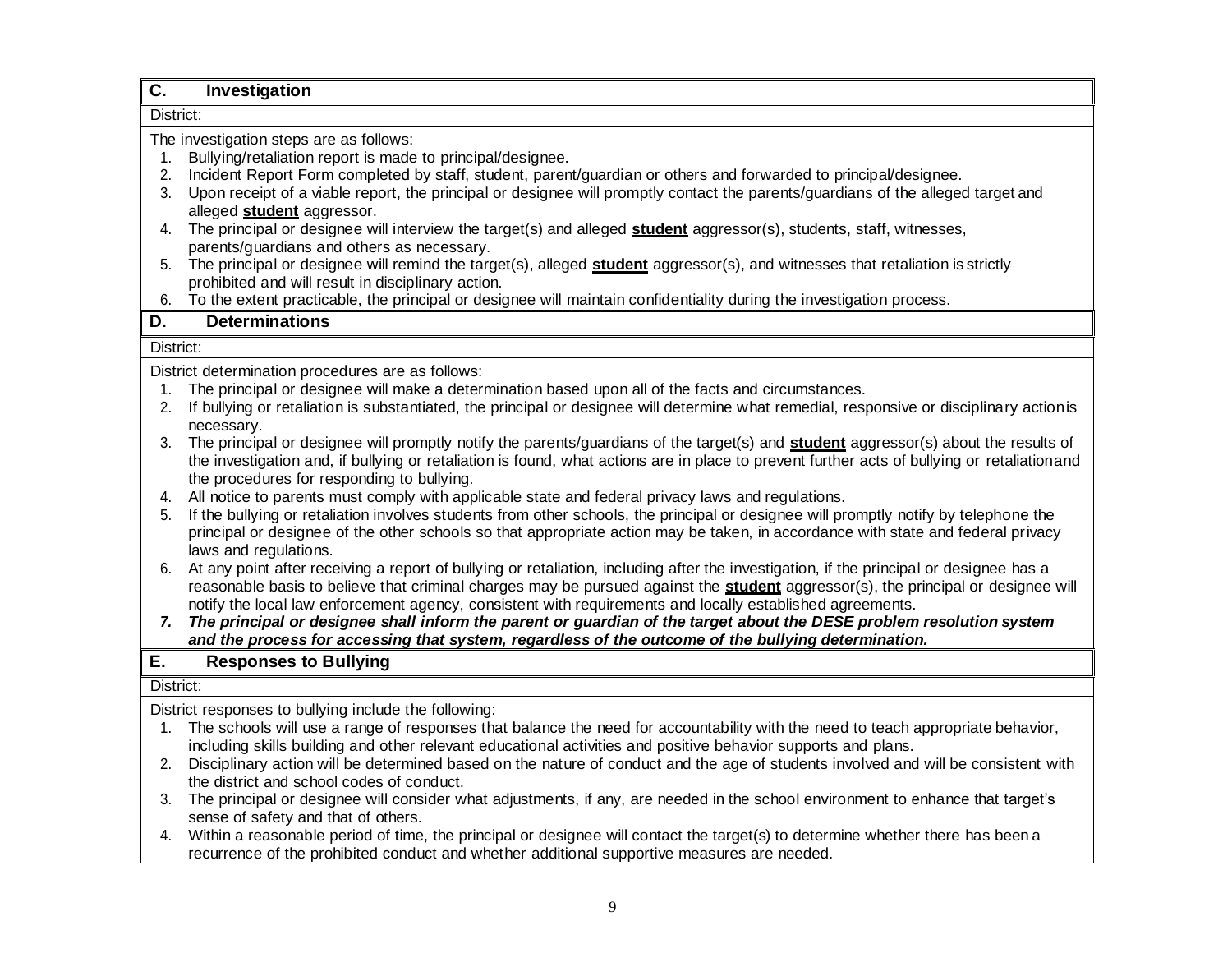| F.        | <b>Responding to a Report of Bullying by School Staff</b>                                                                                                                                                                                                                                                                                                                                                                                                                                                                                                                                                                                                                                                                                                                                                                                 |
|-----------|-------------------------------------------------------------------------------------------------------------------------------------------------------------------------------------------------------------------------------------------------------------------------------------------------------------------------------------------------------------------------------------------------------------------------------------------------------------------------------------------------------------------------------------------------------------------------------------------------------------------------------------------------------------------------------------------------------------------------------------------------------------------------------------------------------------------------------------------|
| District: |                                                                                                                                                                                                                                                                                                                                                                                                                                                                                                                                                                                                                                                                                                                                                                                                                                           |
|           | Reporting: Staff members, students, parents or quardians or others who witness or become aware of bullying or<br><u>retaliation involving a student by a staff member will report it to the principal or designee, or to the superintendent or</u><br>designee when the principal or the assistant principal is the alleged aggressor, or to the school committee or designee<br>when the superintendent is the alleged aggressor.                                                                                                                                                                                                                                                                                                                                                                                                        |
| 2.        | Responding: Before and during the investigation of the allegations of bullying or retaliation, the principal or designee<br>will assess the need to restore a sense of safetyto the alleged target and/or to protect the alleged target from possible<br>further incidents, as well as, for students who report, witness, or provide information about the report of bullying by a<br>staff member.                                                                                                                                                                                                                                                                                                                                                                                                                                       |
| 3.        | Investigation: Upon receipt of a viable report, the principal or designee will contact the parents or quardians of the<br>alleged target. The principal or designee will promptly investigate by interviewing students, staff, witnesses, parent or<br>guardians and others as necessary. The principal or designee will remind the alleged aggressor, target and witnesses of<br>the importance of the investigation, their obligation to be truthful and that retaliation against someone who reports<br><u>bullying or provides information during a bullying investigation is strictly prohibited and will result in disciplinary action.</u>                                                                                                                                                                                         |
| 4.        | Determination: The principal or designee will determine if bullying or retaliation of a student by a staff member is<br>substantiated and will determine what remedial action, responsive actions and/or disciplinary action is necessary. The<br>principal or designee will promptly notify the parents or quardians of the target if bullying or retaliation is found and<br>what action is being taken to prevent further acts. All notice to parents must comply with applicable state and federal<br><u>privacy laws and requlations. At any point after receiving a report of bullying or retaliation, including after investigation,</u><br>if the principal or designee has a reasonable basis to believe that criminal charges may be pursued against the<br>aggressor, the principal will notify the Hingham Police Department. |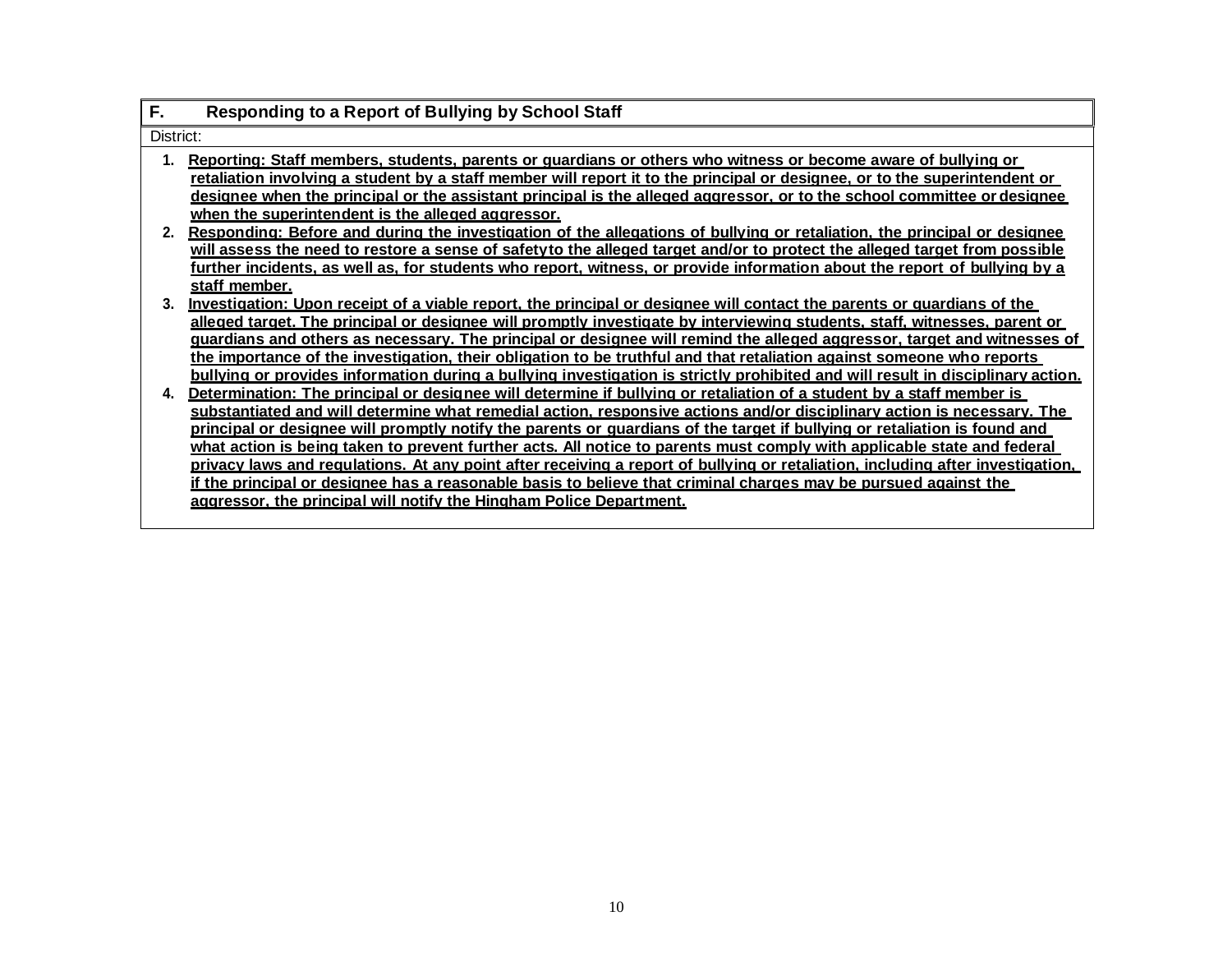#### **BULLYING PREVENTION / INTERVENTION PLAN 2021-2022**

### **Essential Element VI: Collaboration with Families**

A. Parent Education and Resources<br>B. Notification Requirements

**Notification Requirements** 

## **A. Parent Education and Resources**

District:

District schools will offer education programs for parents/guardians that are focused on the parental components of the bully ing prevention and social competency curriculum used at each level. The programs are offered in collaboration with parent groups and have been conducted or scheduled for various dates at each school at PTO, School Council and other parent meetings, including the district Special Education Parent Advisory Council (SEPAC).

## **B. Notification Requirements**

District:

1. Each year district schools will inform parents/guardians about the bullying prevention/intervention curriculum used, including information about the dynamics of bullying, cyberbullying and online safety.

2. District schools will send parents written notice each year about the student-related sections of the Plan and the district Internet safety policy. Notices will be available to parents in hard copy and electronic formats. The district and schools will post the Plan and related information on websites.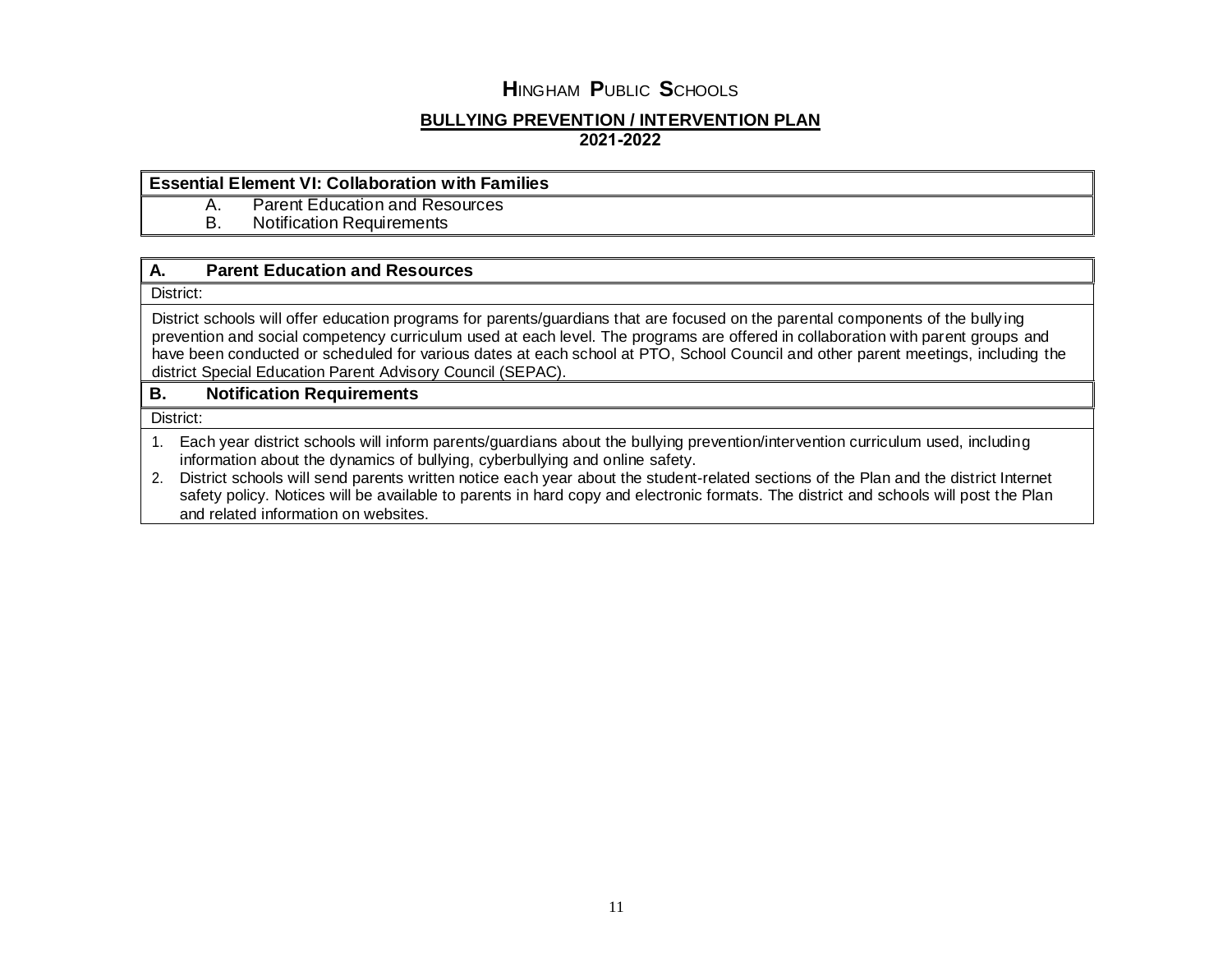## **BULLYING PREVENTION / INTERVENTION PLAN 2021-2022**

## *Essential Element VII***: Prohibition Against Bullying / Retaliation**

Acts of bullying, which include cyberbullying, are prohibited:

- (i) On school grounds and property immediately adjacent to school grounds, at a school-sponsored or schoolrelated activity, function, or program whether on or off school grounds, at a school bus stop, on a school bus or other vehicle owned, leased or used by a school district or school; or through the use of technology or an electronic device owned, leased or used by a school district or school, and
- (ii) At a location, activity, function or program that is not school-related through the use of technology or an electronic device that is not owned, leased or used by a school district or school, if the acts create a hostile environment at school for the target or witnesses, infringe on their rights of school, or materially and substantially disrupt the education process or the orderly operation of a school.

Retaliation against a person who reports bullying, provides information during an investigation of bullying, or witnesses or has reliable information about bullying is also prohibited.

As stated in M.G.L. c. 71, § 370, nothing in this Plan requires the district or school to staff any non-school related activities, functions or program.

*Essential Element VIII***:** *Problem Resolution System*

*Any parent wishing to file a claim/concern or seeking assistance outside of the district may do so with the DESE Program Resolution System (PRS). That information can be found at: <https://www.doe.mass.edu/prs/> Emails can be sent to [compliance@doe.mass.edu](mailto:compliance@doe.mass.edu) or individuals can call 781-338-3700. Hard copies of this information are also available at the Superintendent's office.*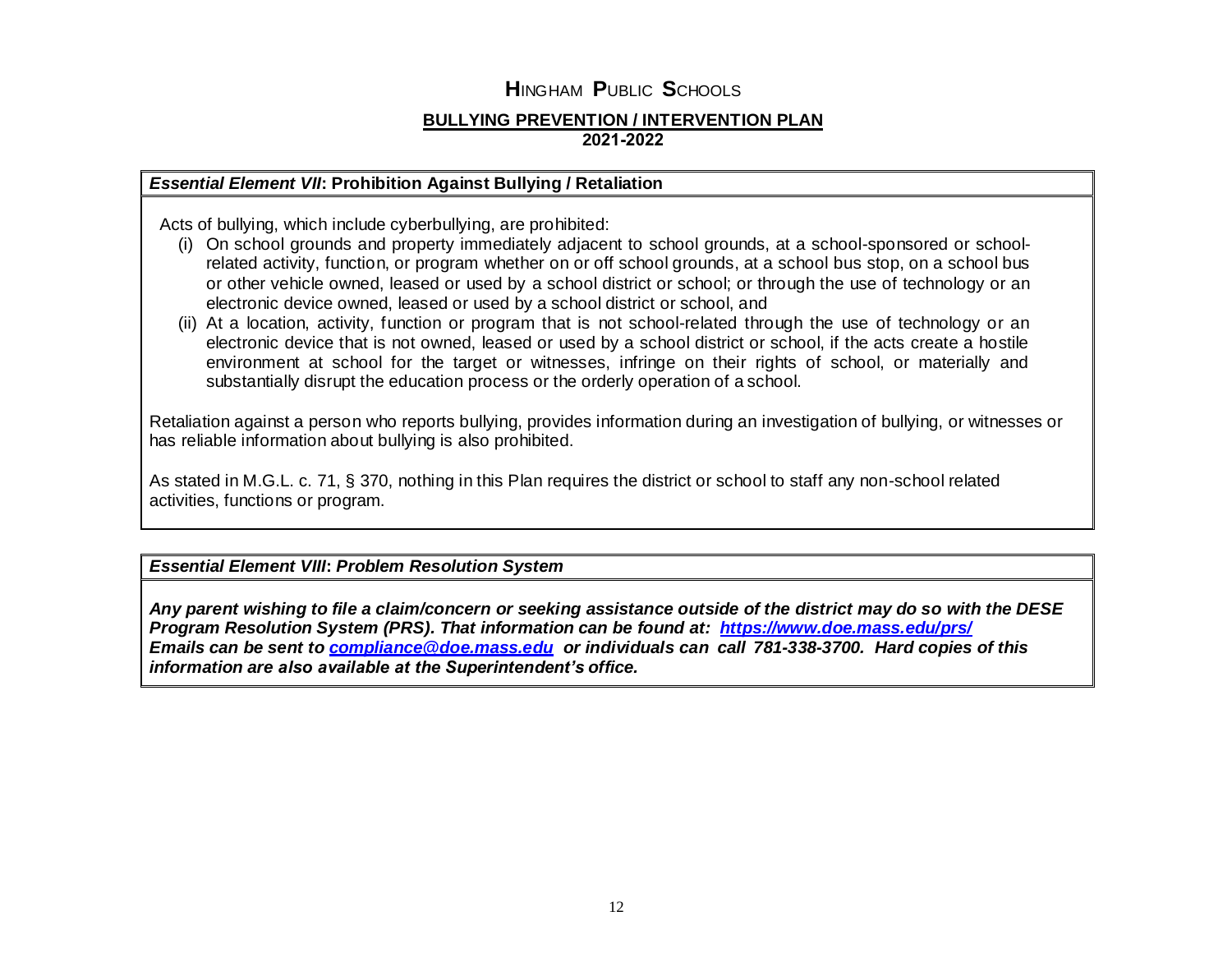### **BULLYING PREVENTION / INTERVENTION PLAN 2021-2022**

## *Essential Element IX***: Definitions**

## Aggressor is a student **or a member of a school staff** who engages in bullying, cyberbulling or retaliation **towards a student**.

Bullying, as defined in M.G.L. c. 71, § 370, is the repeated use by one or more students **or a member of a school staff** of a written, verbal or electronic expression or a physical act or gesture or any combination thereof, directed at a target that:

- (i) Causes physical or emotional harm to the target or damage to the target's property;
- (ii) Places the target in reasonable fear of harm to himself or herself or of damage to his or her property;
- (iii) Creates a hostile environment at school for the target;
- (iv) Infringes on the rights of the target at school; or
- (v) Materially and substantially disrupts the education process or the orderly operation of a school.

Cyberbullying is bullying through the use of technology or electronic devices such as telephones, cell phones, computers and the Internet. It includes, but is not limited to, email, instant messages, text messages, and Internet posting. See M.G.L. c. 71, § 370 for the legal definition of cyberbullying.

Hostile environment, as defined in M.G.L. c. 71, § 370 is a situation in which bullying causes the school environment to be permeated with intimidation, ridicule or insult that is sufficiently severe or pervasive to alter the conditions of a student's education.

Retaliation is any form of intimidation, reprisal or harassment directed against a student who reports bullying, provides information during an investigation of bullying or witnesses or has reliable information about bullying.

Staff includes, but is not limited to, educators, administrators, counselors, school nurses, cafeteria workers, custodians, bus drivers, athletic coaches, advisors to extracurricular activities, support staff or paraprofessionals.

Target is a student against whom bullying, cyberbullying or retaliation has been perpetrated.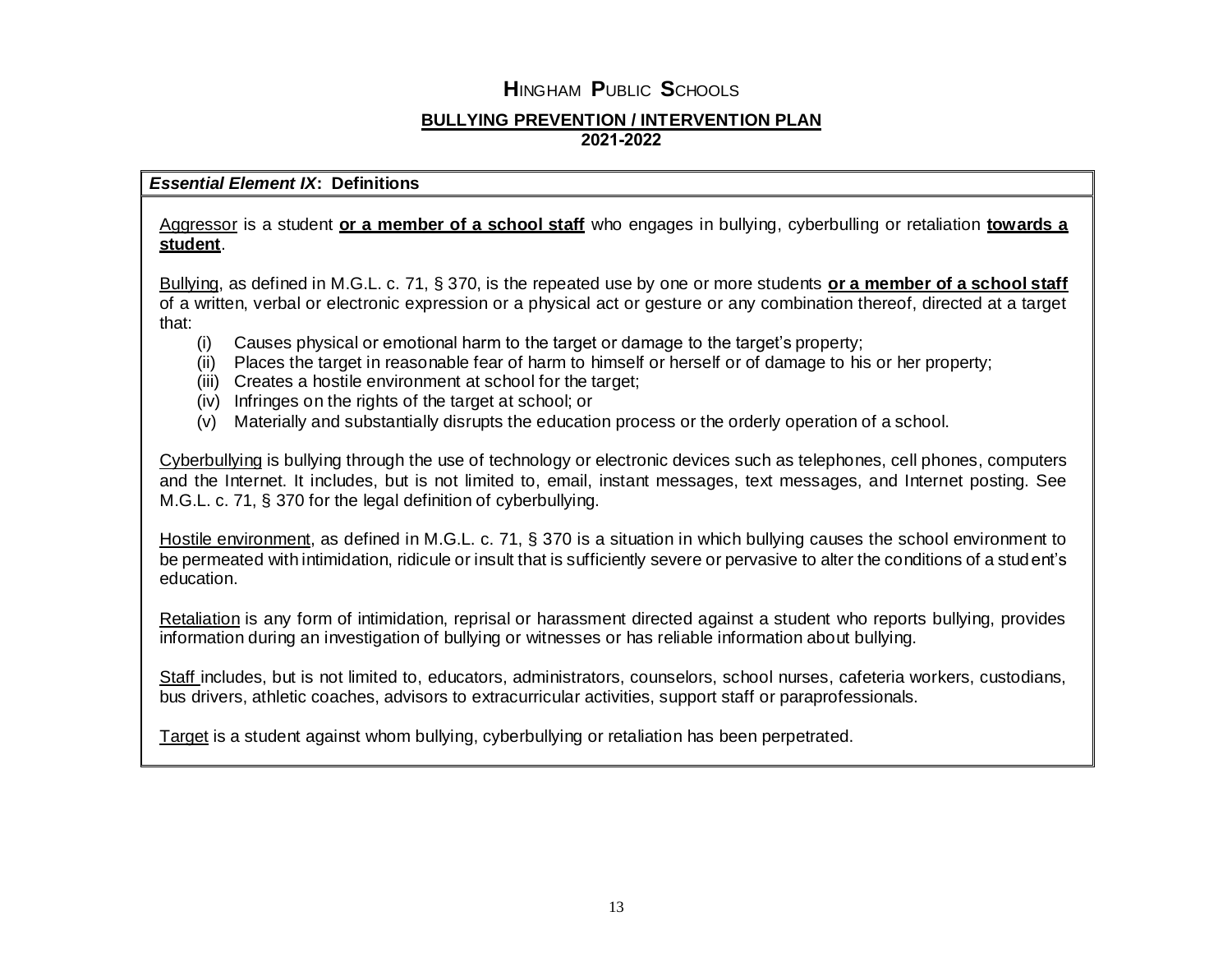### **BULLYING PREVENTION / INTERVENTION PLAN 2021-2022**

## *Essential Element X***: Relationship to Other Laws**

Consistent with state and federal laws, and the policies of the school and district, no person shall be discriminated against in admission to a public school of any town or in obtaining the advantages, privilege and courses of study at such public school **on account of race, color, religion**, **ancestry, national origin, sex, socioeconomic status, academic status, gender identify or expression, physical appearance, sexual orientation, or mental, physical, developmental, or sensory disability, or by association with a person who has or is perceived to have one or more of these characteristics**. Nothing in the Plan prevents the school or district from taking action to remediate discrimination or harassment based on a person's membership in a legally protected category under local, state, or federal law or school or district policies.

In addition, nothing in the Plan is designed or intended to limit the authority of the school or district to take disciplinary action or other action under M.G.L. c. 71, § 37H or 37H1/2, **M.G.L. c. 71, §§ 41 and 42** other applicable laws, or local school or district policies **or collective bargaining agents** in response to violent, harmful or disruptive behavior, regardless of whether the Plan covers the behavior.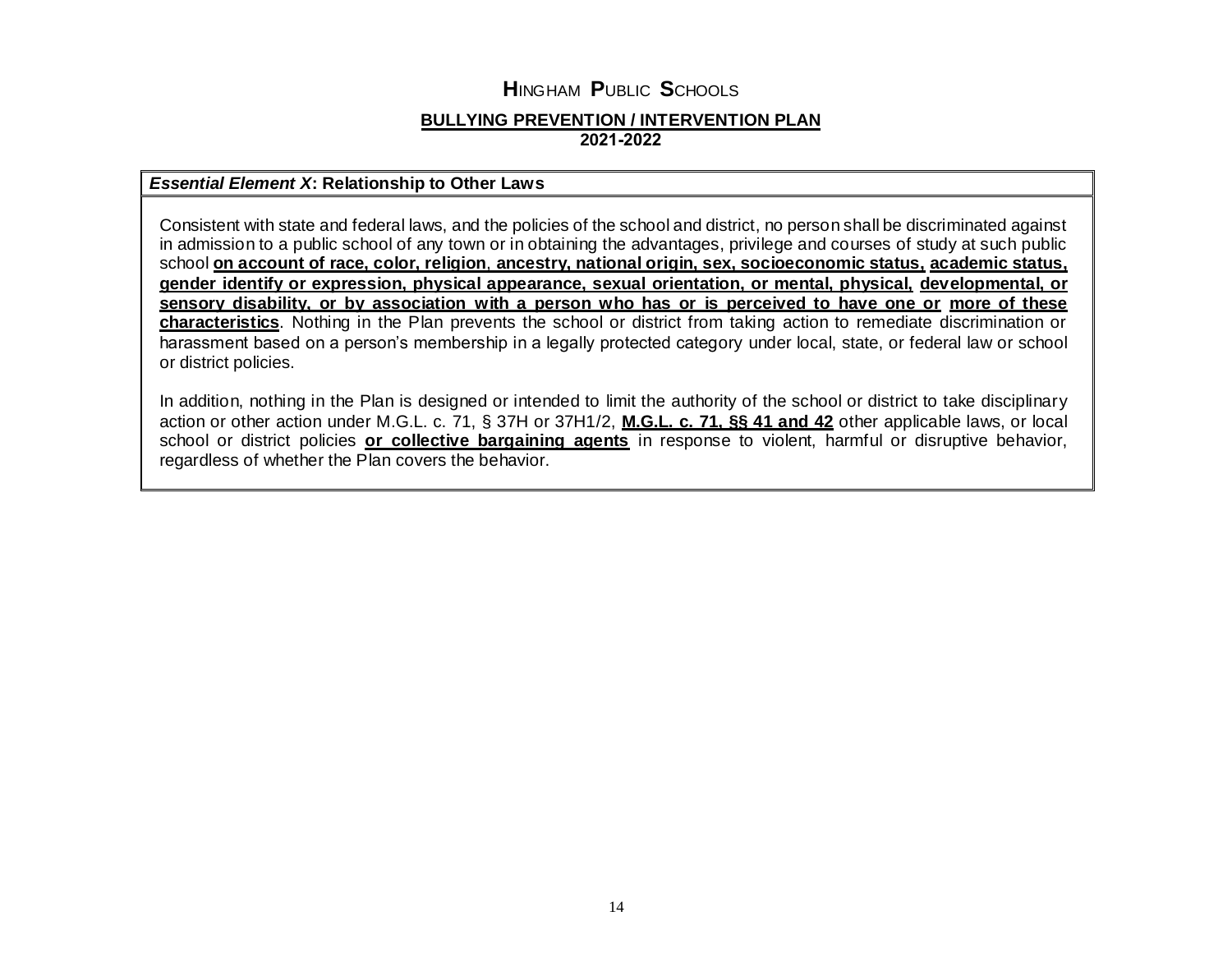| Appendix |
|----------|
|----------|

|                | <b>BULLYING PREVENTION AND INTERVENTION INCIDENT REPORTING FORM</b><br>Part I - Information                                                                                                                 |               |              |                                                                                                                                                                                                                                  |  |
|----------------|-------------------------------------------------------------------------------------------------------------------------------------------------------------------------------------------------------------|---------------|--------------|----------------------------------------------------------------------------------------------------------------------------------------------------------------------------------------------------------------------------------|--|
| $\mathbf{1}$ . | Name of Reporter/Person Filing the Report:<br>(Note: Reports may be made anonymously, but no disciplinary action will be taken against an alleged aggressor solely on the<br>basis of an anonymous report.) |               |              |                                                                                                                                                                                                                                  |  |
| 2.             | Check whether you are the:<br>Target of the behavior $\Box$                                                                                                                                                 |               |              | Reporter (not the Target) $\Box$                                                                                                                                                                                                 |  |
| 3.             |                                                                                                                                                                                                             |               |              | $\Box$ Parent $\Box$ Administrator $\Box$ Other (specify)                                                                                                                                                                        |  |
|                |                                                                                                                                                                                                             |               |              |                                                                                                                                                                                                                                  |  |
| 4.             |                                                                                                                                                                                                             |               |              | Grade: Carried Contract Contract Contract Contract Contract Contract Contract Contract Contract Contract Contr<br>Contract Contract Contract Contract Contract Contract Contract Contract Contract Contract Contract Contract Co |  |
| 5.             | <u> 1989 - Andrea Andrew Maria (h. 1989).</u>                                                                                                                                                               |               |              |                                                                                                                                                                                                                                  |  |
| 6.             | Information about the incident:                                                                                                                                                                             |               |              |                                                                                                                                                                                                                                  |  |
|                |                                                                                                                                                                                                             |               |              |                                                                                                                                                                                                                                  |  |
|                |                                                                                                                                                                                                             |               |              |                                                                                                                                                                                                                                  |  |
|                |                                                                                                                                                                                                             |               |              |                                                                                                                                                                                                                                  |  |
|                | Time When Incident(s) Occurred:<br>Time When Incident(s) Occurred:                                                                                                                                          |               |              |                                                                                                                                                                                                                                  |  |
|                | Location of Incident(s) (Be as specific as possible): ___________________________                                                                                                                           |               |              |                                                                                                                                                                                                                                  |  |
| 7.             | Witnesses (List people who saw the incident or have information about it):                                                                                                                                  |               |              |                                                                                                                                                                                                                                  |  |
|                |                                                                                                                                                                                                             | $\Box$ Parent | $\Box$ Staff |                                                                                                                                                                                                                                  |  |
|                | Name: Name:                                                                                                                                                                                                 | $\Box$ Parent | $\Box$ Staff |                                                                                                                                                                                                                                  |  |
|                |                                                                                                                                                                                                             | $\Box$ Parent | $\Box$ Staff |                                                                                                                                                                                                                                  |  |

**8. Describe the details of the incident (including names of people involved, what occurred, and what each person did and said, including specific words used). Please attach additional sheet if necessary.**

|    | FOR ADMINISTRATIVE USE ONLY                                                                |                  |                |       |  |
|----|--------------------------------------------------------------------------------------------|------------------|----------------|-------|--|
| 9. | <b>Signature of Person Filing this Report:</b><br>(Note: Reports may be made anonymously.) |                  |                | Date: |  |
|    |                                                                                            |                  |                |       |  |
|    | 10. Form Given to:                                                                         | <b>Position:</b> |                | Date: |  |
|    | Signature:                                                                                 |                  | Date Received: |       |  |